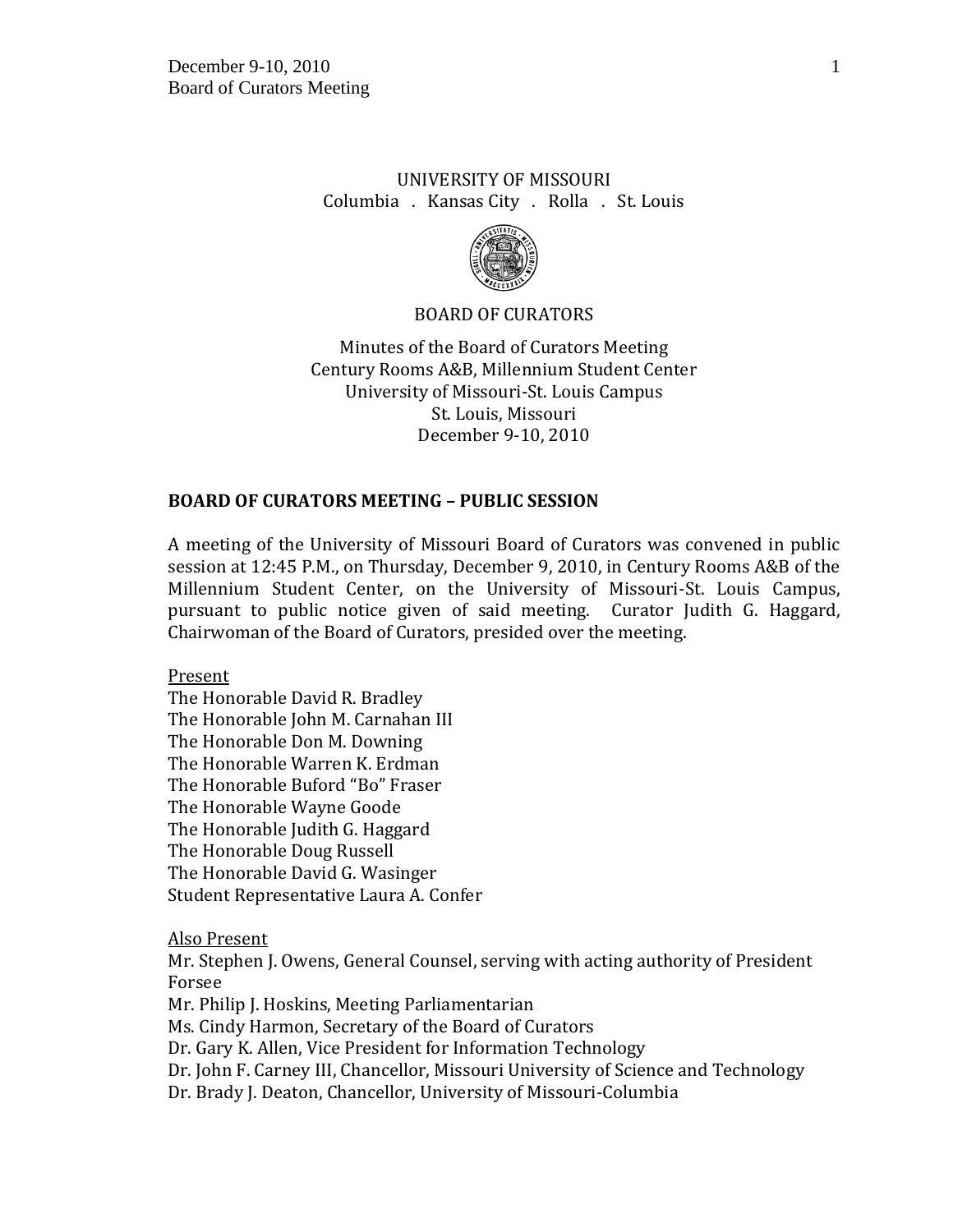Dr. Thomas F. George, Chancellor, University of Missouri-St. Louis Dr. Steven Graham, Senior Associate Vice President for Academic Affairs Mr. Stephen C. Knorr, Vice President for Government Relations Ms. Natalie "Nikki" Krawitz, Vice President for Finance and Administration Ms. Kathleen Miller, Interim Chief of Staff Mr. Leo E. Morton, Chancellor, University of Missouri-Kansas City Dr. Michael F. Nichols, Vice President for Research and Economic Development Dr. Betsy Rodriguez, Vice President for Human Resources Ms. Cindy Pollard, Associate Vice President of Strategic Communications Media Representatives

President Gary D. Forsee was absent from the meeting.

# **General Business**

Review of Consent Agenda

### Resolution for Executive Session of the Board of Curators Meeting

It was moved by Curator Fraser and seconded by Curator Bradley, that there

shall be an executive session with a closed record and closed vote of the Board of

Curators meeting, on Thursday, December 9, 2010, and as needed on Friday,

December 10, 2010, for consideration of:

- Section 610.021(1), RSMo, relating to matters identified in that provision, which include legal actions, causes of action or litigation, and confidential or privileged communications with counsel; and
- Section 610.021(2), RSMo, relating to matters identified in that provision, which include leasing, purchase, or sale of real estate; and
- Section 610.021(3), RSMo, relating to matters identified in that provision, which include hiring, firing, disciplining, or promoting of particular employees; and
- Section 610.021(12), RSMo, relating to matters identified in that provision, which include sealed bids and related documents and sealed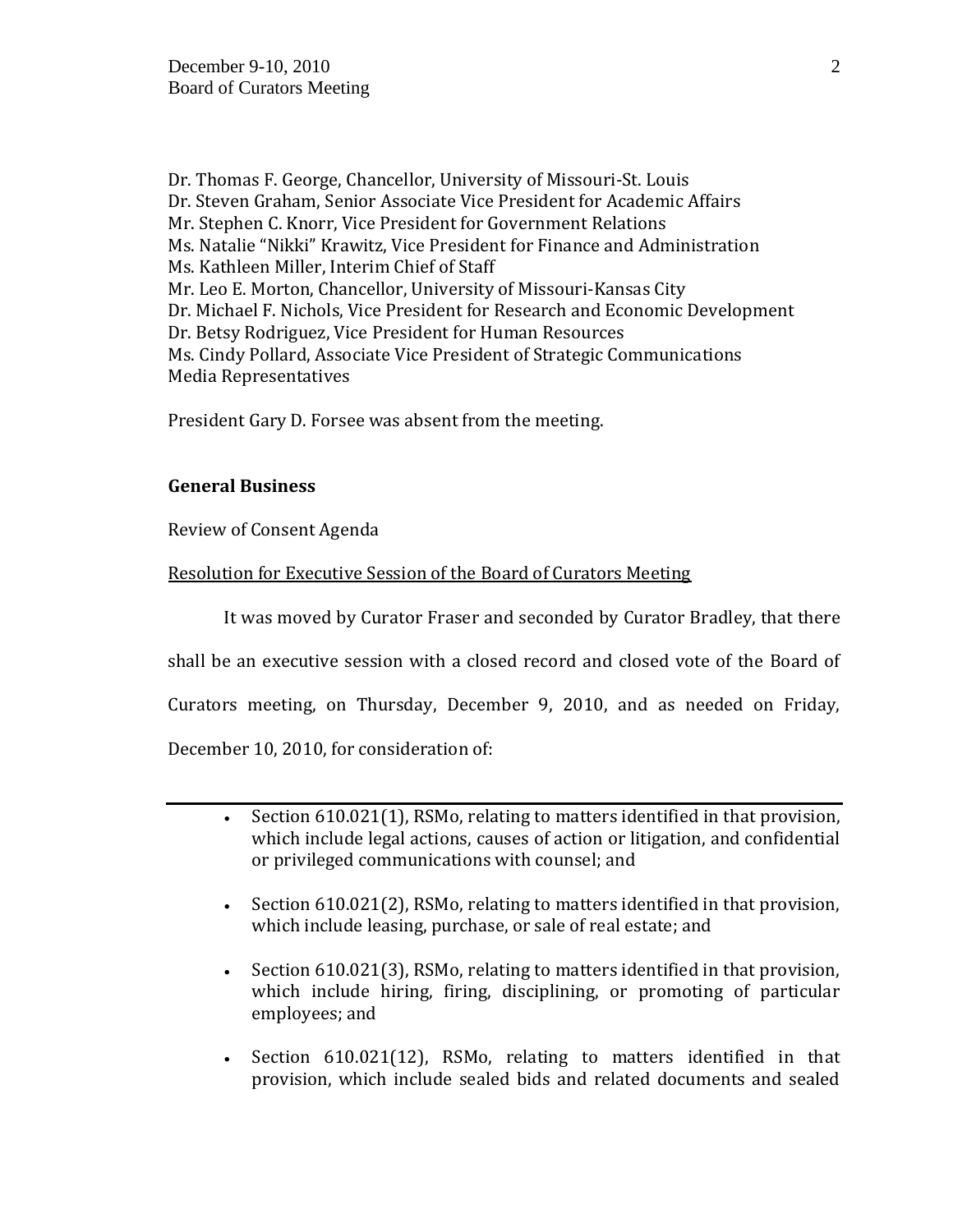proposals and related documents or documents related to a negotiated contract; and

- Section 610.021(13), RSMo, relating to matters identified in that provision, which include individually identifiable personnel records, performance ratings, or records pertaining to employees or applicants for employment; and
- Section 610.021(17), RSMo, relating to matters identified in that provision, which include confidential or privileged communications between a public governmental body and its auditor.

Roll call vote:

Curator Bradley voted yes. Curator Carnahan voted yes. Curator Downing was absent for the vote. Curator Erdman voted yes. Curator Fraser voted yes. Curator Goode voted yes. Curator Haggard voted yes. Curator Russell voted yes. Curator Wasinger voted yes.

The motion carried.

Board standing committee meetings followed, beginning at 12:50 P.M., and concluding at approximately 4:43 P.M., on Thursday, December 9, 2010.

### **BOARD OF CURATORS MEETING – EXECUTIVE SESSION**

A meeting of the University of Missouri Board of Curators was convened in executive session at 4:50 P.M., on Thursday, December 9, 2010, in Room 313 of the Millennium Student Center, on the University of Missouri-St. Louis campus, pursuant to public notice given of said meeting. Chairwoman Judith H. Haggard presided over the meeting.

Present The Honorable David R. Bradley The Honorable John M. Carnahan III The Honorable Don M. Downing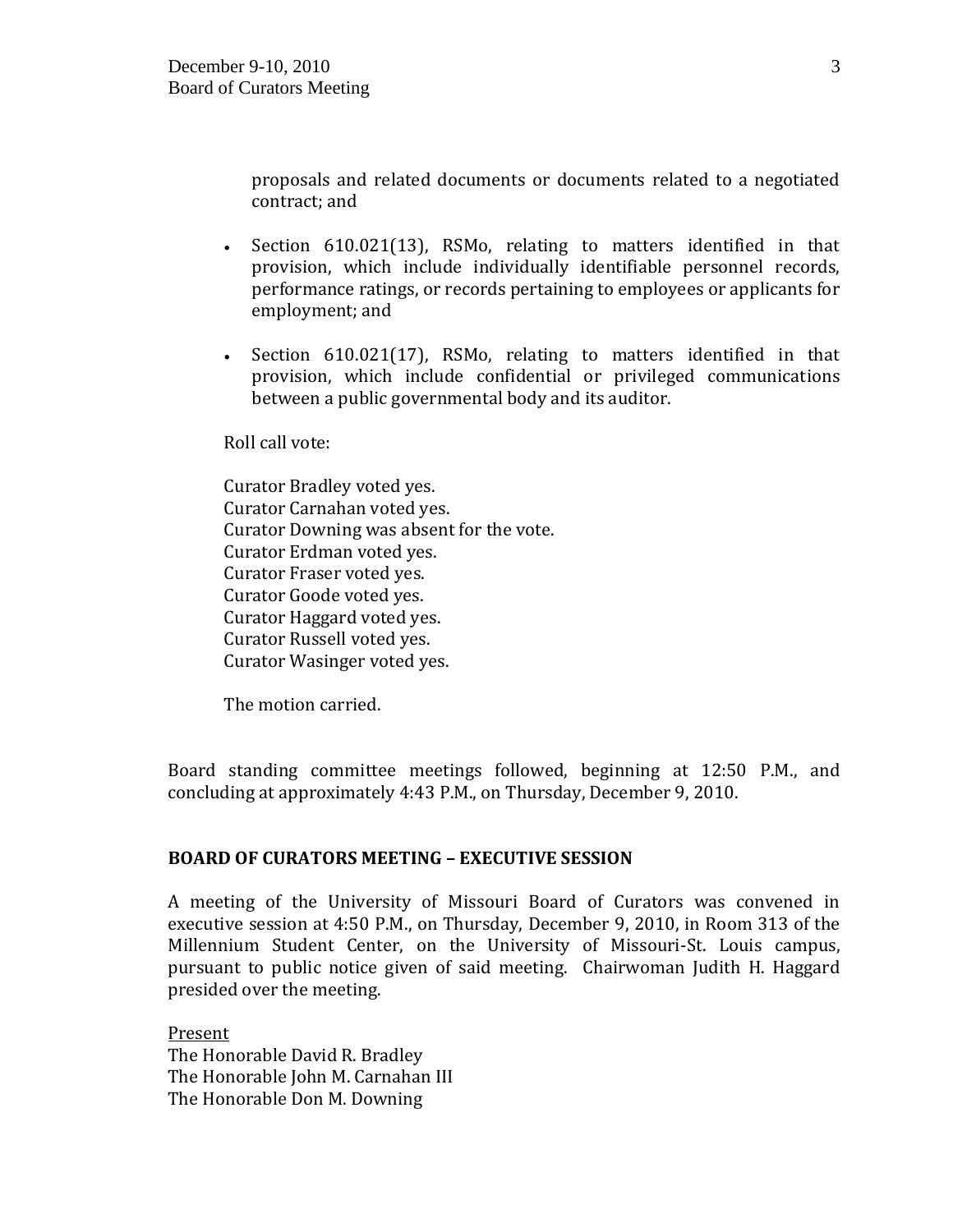The Honorable Warren K. Erdman The Honorable Buford "Bo" Fraser The Honorable Wayne Goode The Honorable Judith G. Haggard The Honorable Doug Russell The Honorable David G. Wasinger Student Representative Laura A. Confer

Also Present

Mr. Stephen J. Owens, General Counsel, acting by authority of President Forsee Ms. Cindy Harmon, Secretary of the Board of Curators Mr. Phil Hoskins, UM Counsel and meeting parliamentarian

President's Report – presented by Stephen J. Owens, General Counsel and Acting President

General Counsel's Report – presented by Philip J. Hoskins, UM Counsel and Meeting Parliamentarian

#### <sup>202</sup> Purchase, 8224 Natural Bridge Road, Bel Nor, Missouri, UMSL

It was recommended by Chancellor George, endorsed by President Forsee, moved

by Curator Carnahan and seconded by Curator Bradley, that the following action be

approved:

that the Vice President for Finance and Administration be authorized to purchase 8224 Natural Bridge Road, Bel Nor, Missouri, from Ann M. Schreiber for \$130,000, for the University of Missouri-St. Louis.

The legal description is as follows:

Country Club Addition to Normandy Park No 2, Lot 5 Block 19, St. Louis County, Missouri.

Funding is from Campus Funds:  $$130,000$ 

Roll call vote:

Curator Bradley voted yes. Curator Carnahan voted yes.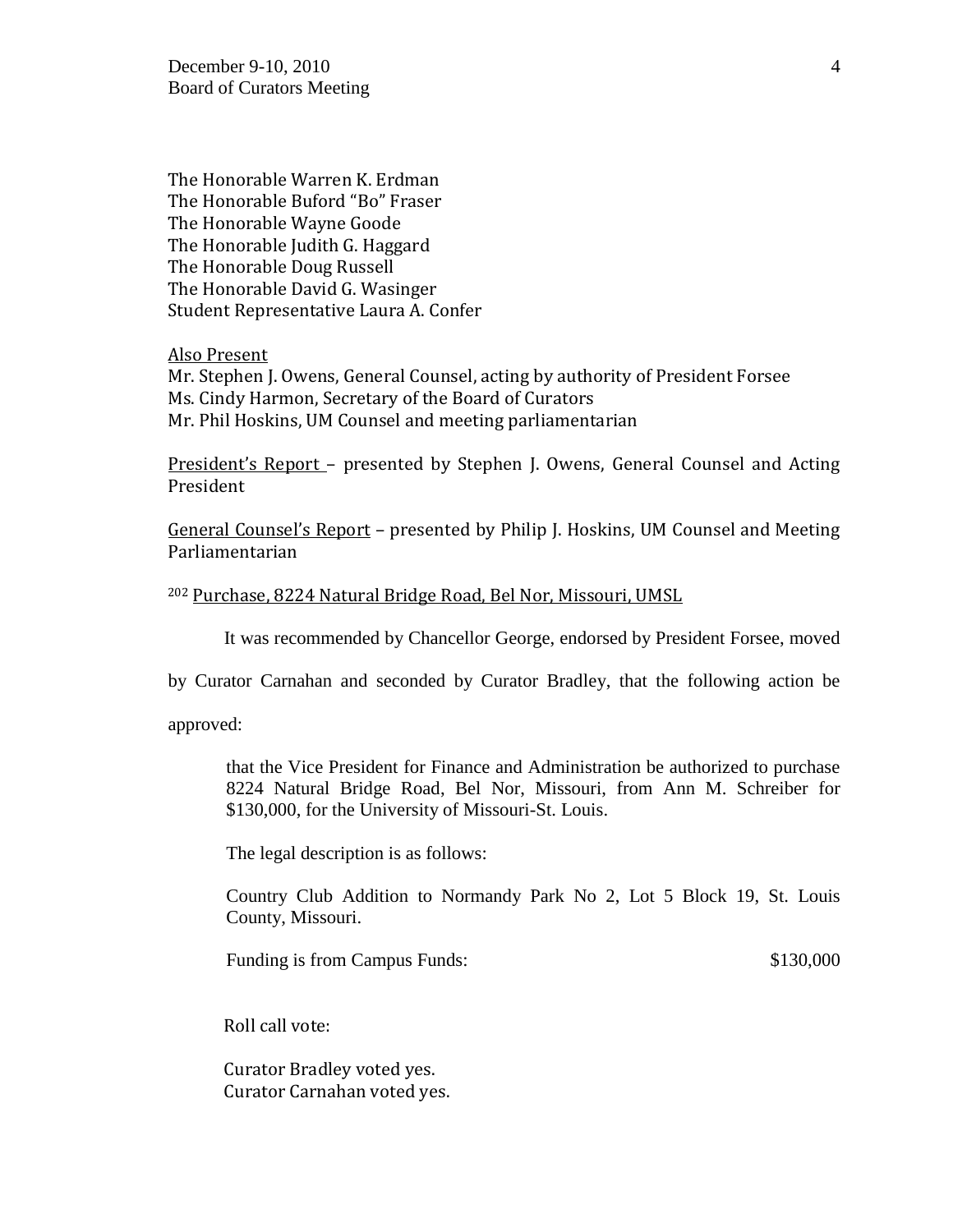Curator Downing voted yes. Curator Erdman voted yes. Curator Fraser voted yes. Curator Goode voted yes. Curator Haggard voted yes. Curator Russell voted yes. Curator Wasinger voted yes.

Motion carried.

The University closed December 20, 2010, on the purchase of 8224 Natural Bridge Road, Bel Nor, Missouri for the University of Missouri-St. Louis campus. The property was purchased from Ann M. Schreiber for \$130,000. This is deed # S0178.

 $203$ Property Lease - This item has been excluded from the minutes and may be given public notice upon completion of transaction of subject matter.

It was moved by Curator Carnahan and seconded by Curator Downing, that

the Executive Session of the December 9-10, 2010 meeting of the Board of Curators,

shall be adjourned.

Roll call vote:

Curator Bradley voted yes. Curator Carnahan voted yes. Curator Downing voted yes. Curator Erdman voted yes. Curator Fraser voted yes. Curator Goode voted yes. Curator Haggard voted yes. Curator Russell voted yes. Curator Wasinger voted yes.

The motion carried.

There being no further business to come before the Board of Curators, the Executive Session meeting was adjourned at 6:15 P.M., on Thursday, December 9, 2010.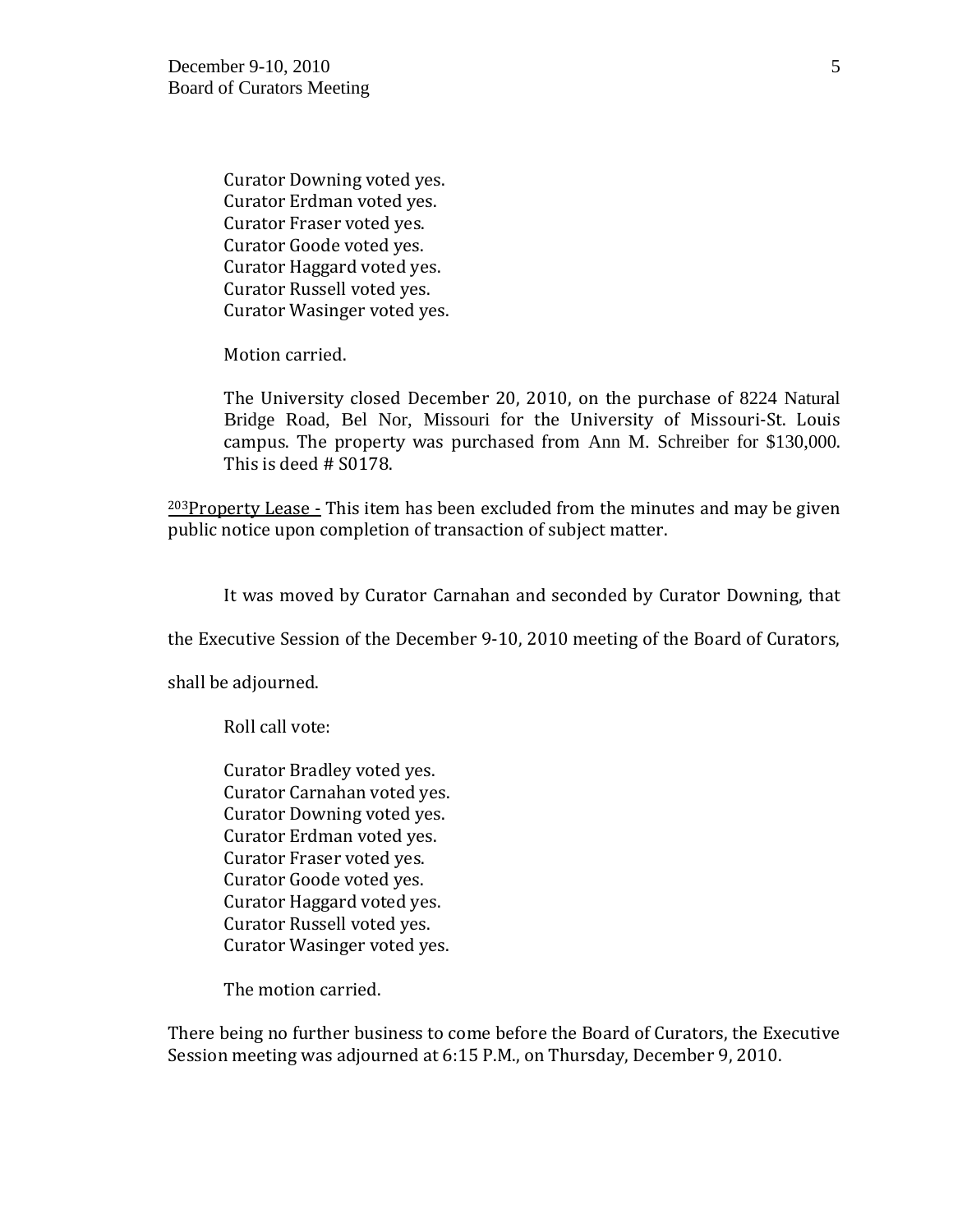### University of Missouri-St. Louis Faculty Senate Breakfast Meeting with the Board of **Curators**

The University of Missouri-St. Louis Faculty Senate hosted the Board of Curators for a breakfast program at 7:30 A.M., on Friday, December 10, 2010, in Century Room C of the Millennium Student Center, UMSL campus.

Program: University of Missouri-St. Louis Student Athlete Success Stories

### **BOARD OF CURATORS MEETING – PUBLIC SESSION**

A meeting of the University of Missouri Board of Curators was convened in public session at 8:40 A.M., on Friday, December 10, 2010, in Century Rooms A&B of the Millennium Student Center, on the University of Missouri-St. Louis campus, pursuant to public notice given of said meeting. Chairwoman Haggard presided over the meeting.

#### Present

The Honorable David R. Bradley The Honorable John M. Carnahan III The Honorable Don M. Downing The Honorable Warren K. Erdman The Honorable Buford "Bo" Fraser The Honorable Wayne Goode The Honorable Judith G. Haggard The Honorable Doug Russell The Honorable David G. Wasinger Student Representative Laura A. Confer

#### Also Present

Mr. Stephen J. Owens, General Counsel, acting by authority of President Forsee Mr. Philip J. Hoskins, UM Counsel and Meeting Parliamentarian Ms. Cindy Harmon, Secretary of the Board of Curators Dr. Gary K. Allen, Vice President for Information Technology Dr. John F. Carney III, Chancellor, Missouri University of Science and Technology Dr. Brady J. Deaton, Chancellor, University of Missouri-Columbia Dr. Thomas F. George, Chancellor, University of Missouri-St. Louis Dr. Steven Graham, Senior Associate Vice President for Academic Affairs Mr. Stephen C. Knorr, Vice President for Government Relations Ms. Natalie "Nikki" Krawitz, Vice President for Finance and Administration Ms. Kathleen M. Miller, Interim Chief of Staff Mr. Leo E. Morton, Chancellor, University of Missouri-Kansas City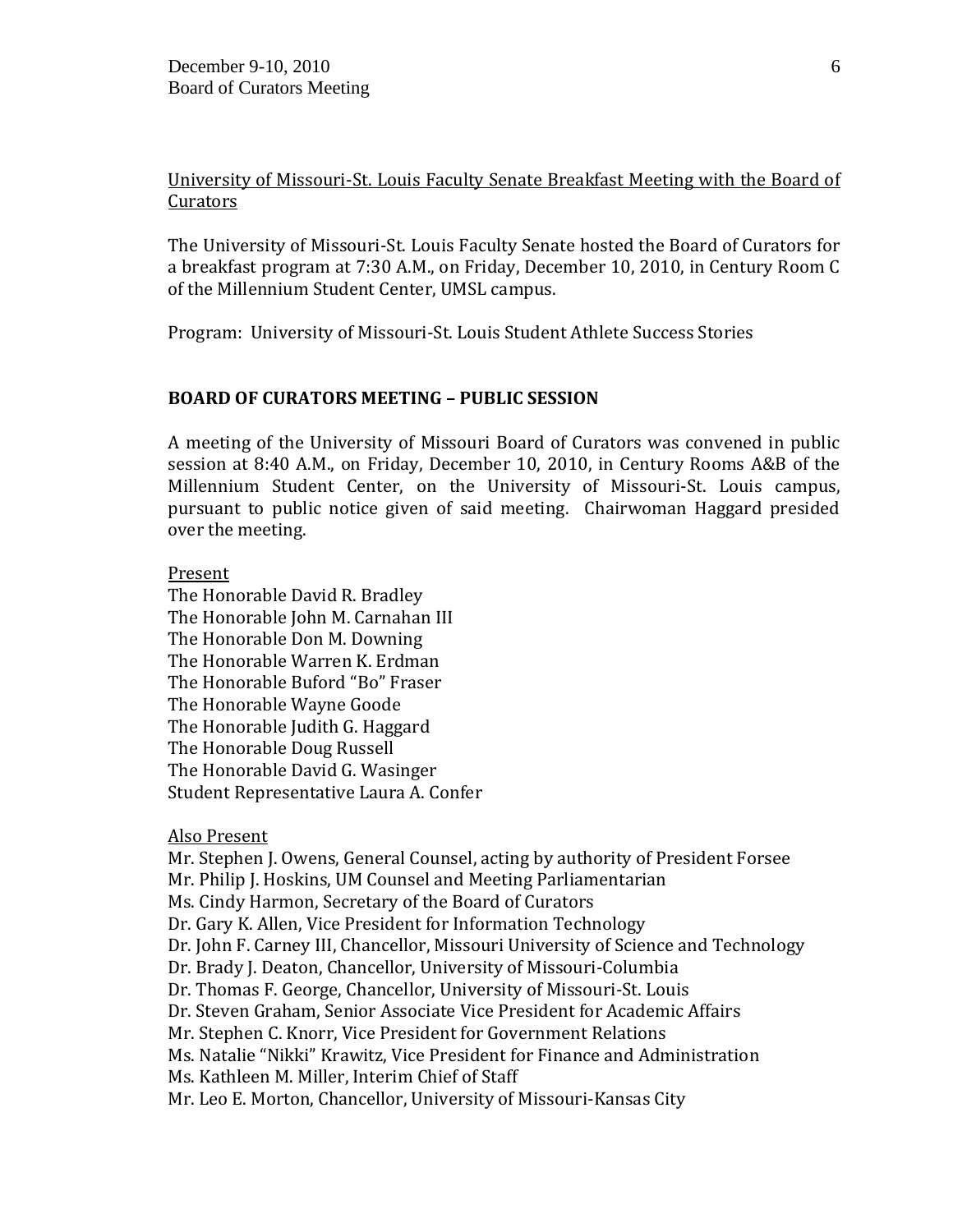Dr. Michael F. Nichols, Vice President for Research and Economic Development Dr. Betsy Rodriguez, Vice President for Human Resources Ms. Cindy Pollard, Associate Vice President for Strategic Communications Media Representatives

President Gary Forsee was absent from the meeting for personal reasons.

Board Chairwoman's Report – presented by Chairwoman Haggard (recording on file)

Report from the President's Office – presented by Acting President Steve Owens (recording on file)

Chancellors' Campus Reports (slides on file)

University of Missouri-Columbia – presented by Chancellor Deaton University of Missouri-Kansas City – presented by Chancellor Morton Missouri University of Science and Technology – presented by Chancellor **Carney** University of Missouri-St. Louis – presented by Chancellor George

#### **Consent Agenda**

It was endorsed by President Forsee, moved by Curator Erdman and

seconded by Curator Carnahan, that the following items be approved by consent

agenda:

- 1. Minutes, Board of Curators Meeting, September 23-24, 2010 (as on file)
- 2. Minutes, Board of Curators standing committee meetings, September 23-24, 2010 (as on file)
- 3. Minutes, Board of Curators Compensation and Human Resources Committee meeting, November 1, 2010 (as on file)
- 4. Renaming of the Henry Bloch School of Business and Public Administration, UMKC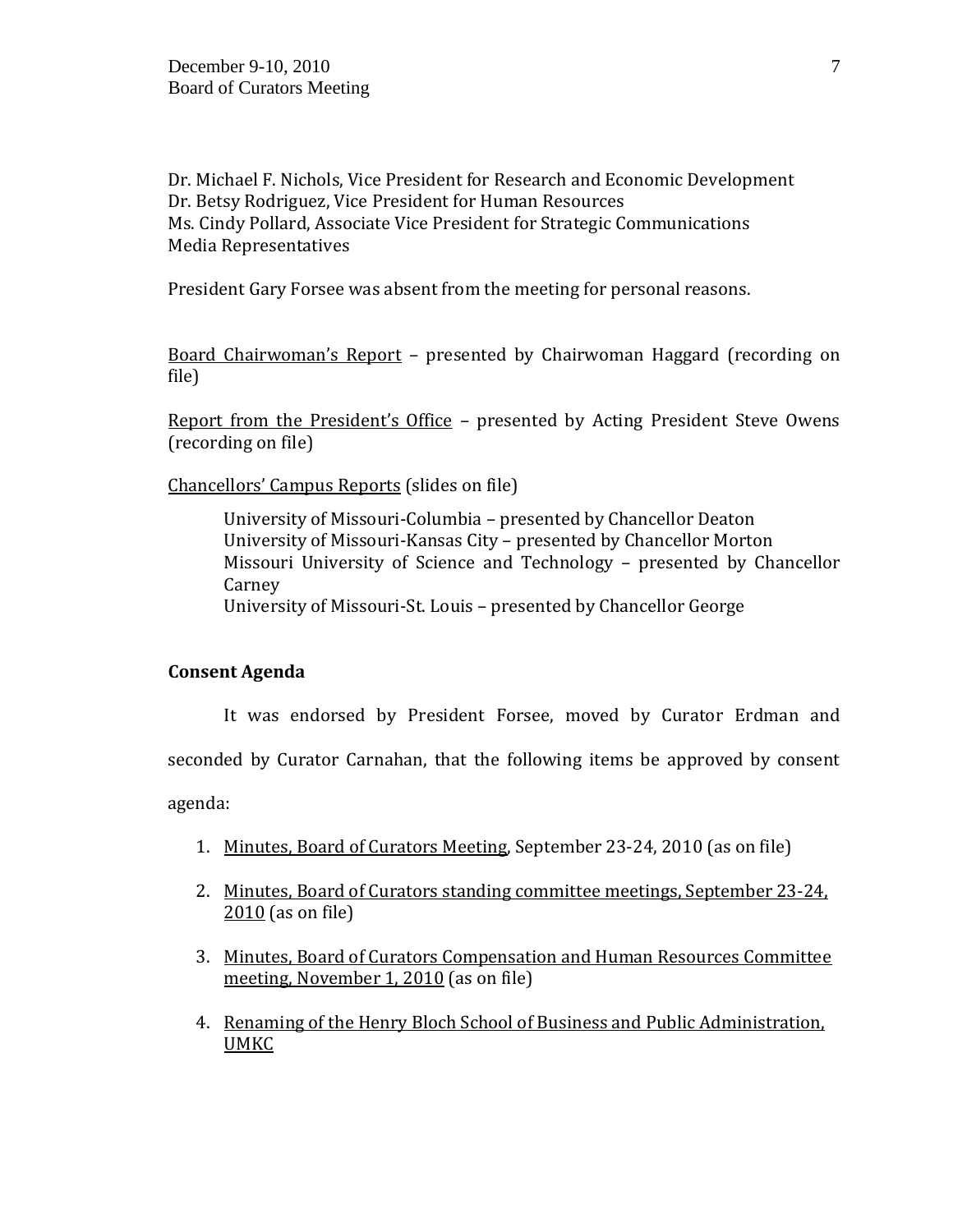The "Henry W. Bloch School of Business and Public Administration" name and associated building shall be changed to the "Henry W. Bloch School of Management".

5. Amendment to Collected Rules and Regulations 300.040 Faculty Bylaws, UMSL

To ensure the faculty bylaws are consistent with the practices on the UMSL campus, the Collected Rules and Regulations section 300.040 C.2.e.-p. shall be amended as follows:

Collected Rules and Regulations 300.040 C.2.e.-p. Amended 12-10-10.

FACULTY SENATE OF THE UNIVERSITY OF MISSOURI-ST. LOUIS (Hereinafter referred to as Senate)

2.

- e. **Committee on Promotion of Non-Tenure Track Faculty** The Committee shall consist of eligible faculty holding the rank of Teaching Professor, Clinical Professor, Extension Professor, or Research Professor and at least one tenured faculty member. There shall be one member on the Committee elected from each of the following units: Humanities, Natural Sciences/Mathematics, Social Sciences, Fine Arts & Communication, Business Administration, Education, Nursing, Optometry, and such parallel units as may be created from time to time. There shall also be two faculty members elected at large from the campus. The Committee shall elect a chairperson from among its members.
- (1) The Dean or equivalent shall forward the Department's or Division's recommendations with the Dean's (or equivalent) own recommendation for approval or disapproval of promotion to the Committee. After consideration, the Committee shall submit its recommendation to the Chancellor.
- (2) Promotion recommendations will be made in accordance with procedures determined by the Committee, consistent with the *Collected Rules and Regulations of the University of Missouri*.
- (3) The committee shall use standards created by the academic units and shall not create additional campus-wide standards.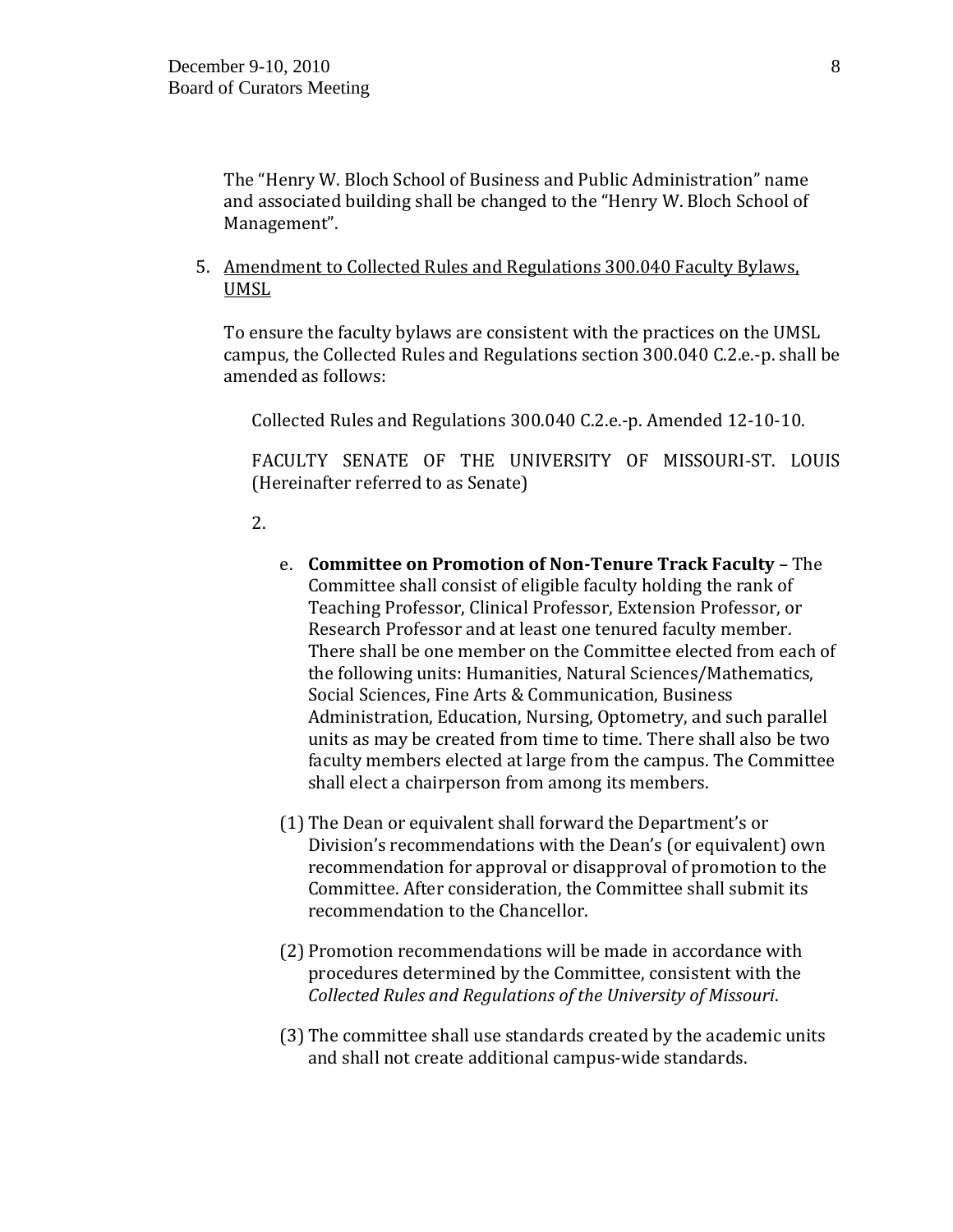- (4)It shall be the responsibility of this Committee, together with the appropriate administrative officers, to establish, develop, and maintain in all areas of the University the highest standards of faculty quality.
- f. **Committee on Research** The Committee shall consist of two panels, one meeting in the fall semester and the other meeting in the spring semester.
	- (1) The Fall and Spring panels shall meet jointly in the fall to elect a committee chairperson, to clarify program objectives, to coordinate deadlines, to set guidelines for research proposals and awards, and to recommend policy to the senior campus research administrator. The panels shall meet separately to elect their respective panel leaders in the fall. Thereafter, the panels shall meet during their semester of service to advise and make recommendations on:
		- (a) Competitions for internal grant funds, including financial support during the summer and during research leaves, support for research assistants, grants for equipment and supplies, and funds for travel to research locations, and
		- (b) Nominations for campus, University, and external research awards that are available campus-wide.
	- (2) The panels shall also meet jointly after the Spring Panel has completed its work in order to review procedures and develop recommendations for the following year's committee to consider.
	- (3) The committee chairperson shall vote only as a member of the panel to which he/she has been elected.
	- (4) Panel members are ineligible to receive funding and awards under the jurisdiction of the panel on which they serve during the period of their service on the panel. The committee chairperson is ineligible to receive funding and awards under the Committee's jurisdiction during the entire year of his/her service as chairperson.
- g. **Committee on University Libraries** The Committee shall advise the Dean of Libraries on policy issues, including budgetary issues; serve as liaison between the libraries and the University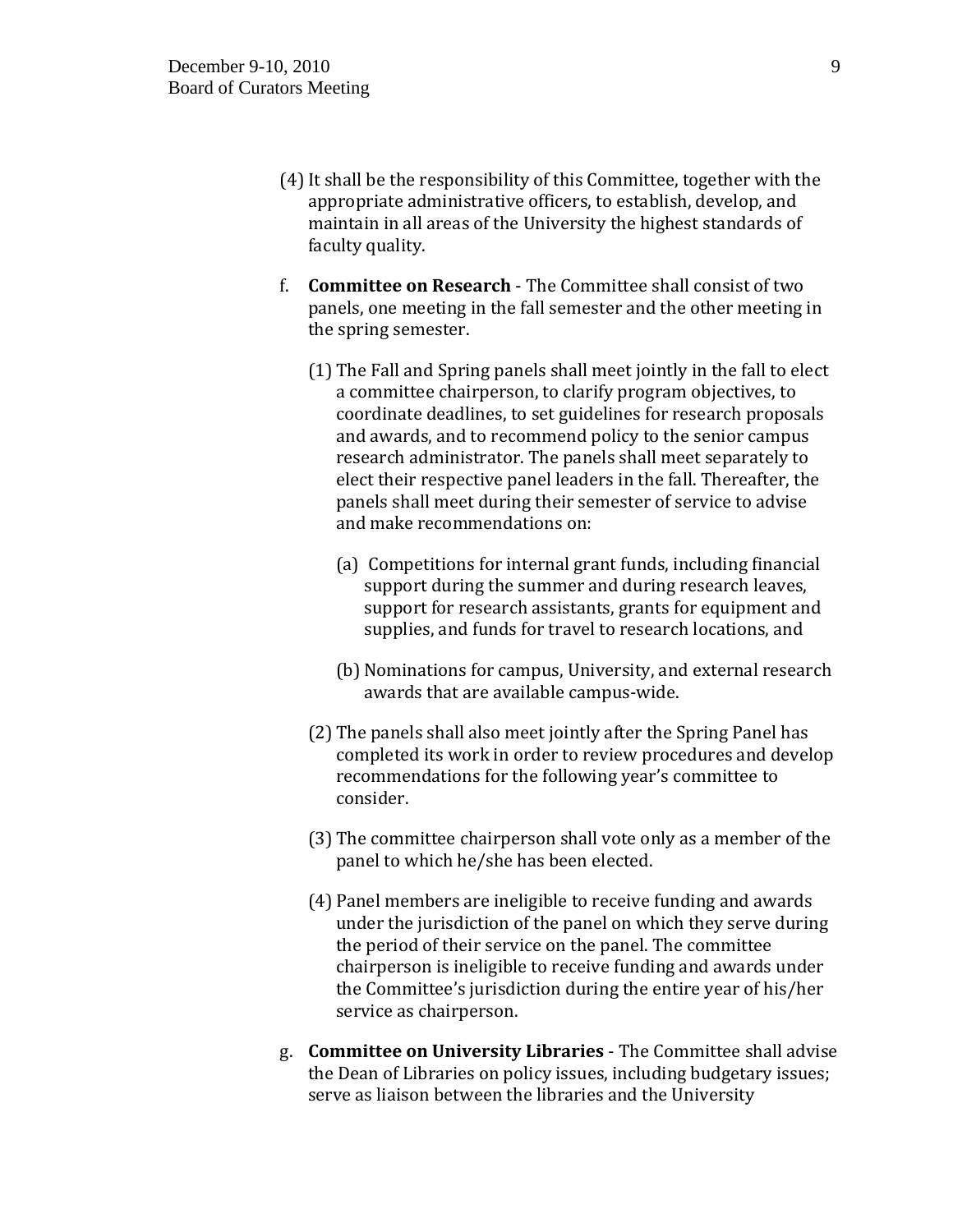community via the Senate; advise the University administration about policies and recommendations adopted by the Senate or the Committee; and consider any matter referred by the Senate, the Dean of Libraries, or any member of the campus community.

- h. **Committee on Faculty Teaching and Service Awards** The Committee shall formulate and publish guidelines for campuswide teaching and service awards; solicit nominations for these awards as well as University and external teaching and service awards; and recommend candidates to the Chancellor. Members of the Committee are ineligible to receive awards under the Committee's jurisdiction during the entire period of their service on the Committee.
- i. **Committee on the Assessment of Educational Outcomes** The Committee shall have the general responsibility of making recommendations concerning policies in the area of assessment of educational outcomes and related matters. The Committee shall also regularly review and advise on policies and procedures in this area and recommend changes when appropriate.
- j. **Committee on Research Policy** The Committee on Research Policy shall be responsible for recommending and reviewing policy in the areas of research and research administration and for advising the Vice Provost for Research.
- k. **Academic Advisory Committee** The Committee shall have the general responsibility of making recommendations to the Vice Chancellor for Academic Affairs on academic issues affecting the University, including recommending general policies and procedures governing the evaluation of academic instruction and advisement.
- l. **Committee on Bylaws and Rules for the Faculty Senate and University Assembly** - The Committee shall:
	- **(1)** Receive all proposals for Bylaws changes, review proposed Bylaws changes, and initiate the process of Bylaws changes as smoothly and infrequently as possible.
	- **(2)** Recommend interpretation of the Bylaws upon the written request of the Senate Chairperson, and report its conclusions to the Senate.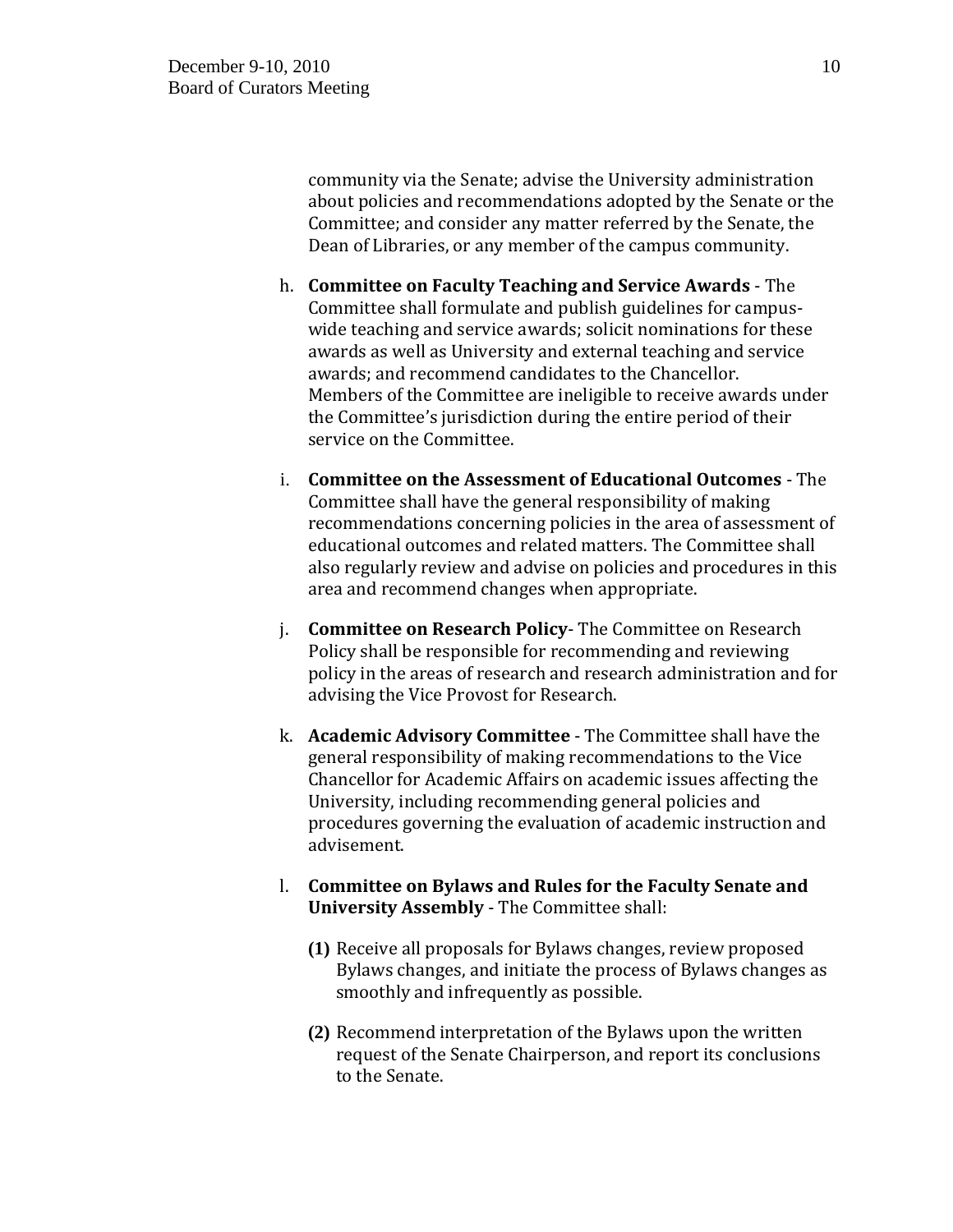- **(3)** Compile and maintain a current set of Senate and Assembly Operating Rules, consider changes in Operating Rules, and report recommendations regarding Operating Rules to the Senate.
- m. **Committee on Research Dishonesty** The Committee shall perform the responsibilities prescribed by the Collected Rules and Regulations of the University of Missouri (420.020), "Procedures Governing the Disposition of Charges of Research Dishonesty by Academic Faculty and Staff."
- n. **Committee on Issues of Tenure Removal** The Committee shall conduct hearings in removal cases or in disputed cases involving tenure rights and status as provided for in the Academic Tenure Regulations of the University of Missouri. This committee is that referred to as the Campus Faculty Committee on Tenure in the Academic Tenure Regulations.

Grievances by faculty members shall be handled through the Academic Grievances Procedure, expect as specified in Section 300.040 C.4.1.(1).

o. **Ad hoc Committees** - As the need arises, the Senate shall establish or recommend to the Chancellor establishment of ad hoc committees.

Ad hoc Senate Committees shall be established through Senate approval of nominees selected by the Senate Committee on Committees or by nomination from the floor of the Senate. The faculty composition for each ad hoc committee shall be determined by the Senate.

p. **University-Wide and Statewide Committees** - Reports from University-wide and statewide committees may be presented to the Senate. Whenever possible, representatives of the University of Missouri-St. Louis serving on University-wide and/or statewide committees should advise the Senate Steering Committee if a report to the Senate is necessary.

# Amendment to Collected Rules and Regulations 340.070 Employee Absences, Faculty Leave Policy, UM

The faculty leave policy 340.070 shall be revised to clarify and update family and medical leave for faculty members as follows: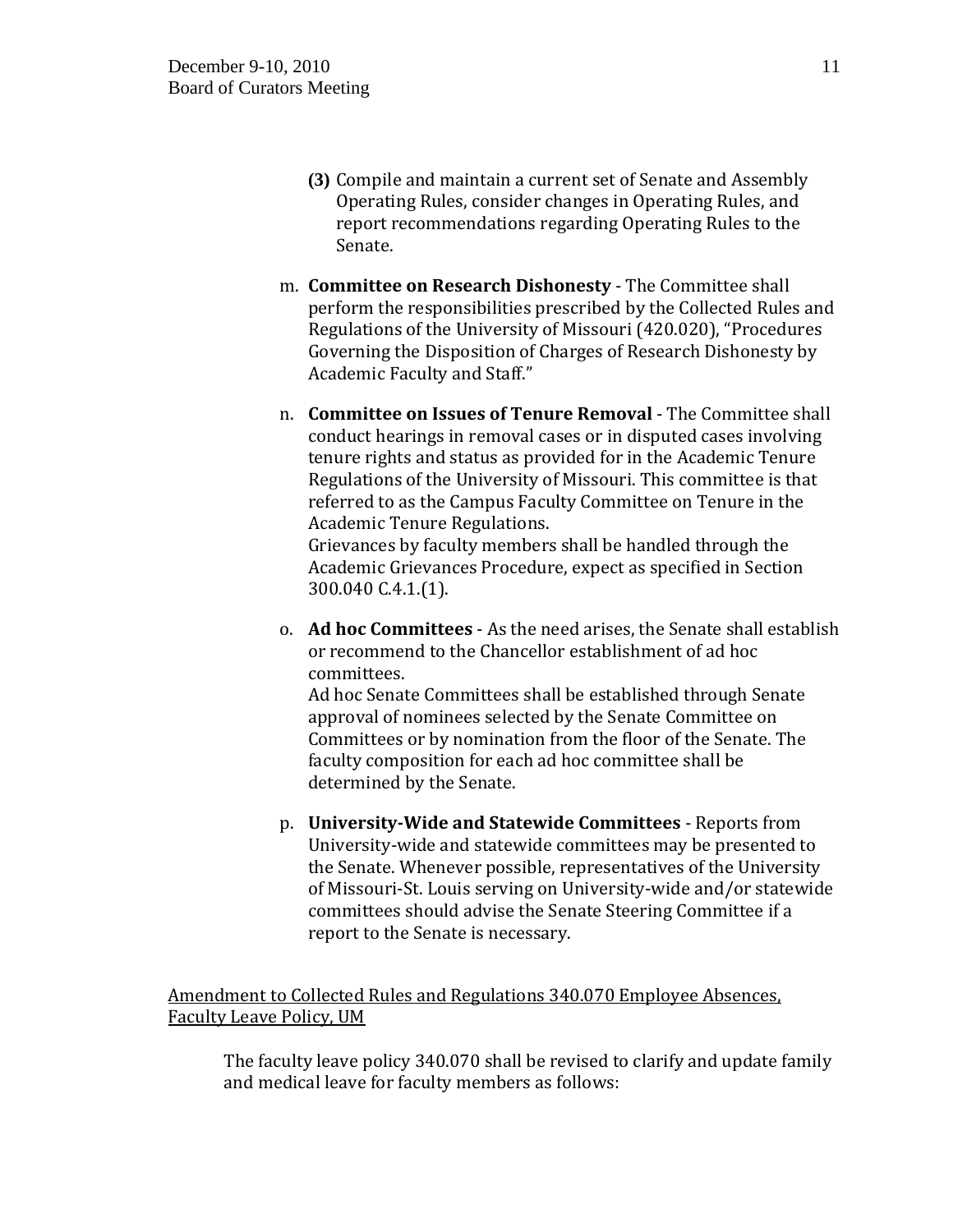### **Collected Rules and Regulations Personnel Chapter 340: Employee Absences**

#### **340.070 Faculty Leave**

Bd. Min. 1-31-08; Amended 02-06-09, Amended 12-10-10

- A. **Professional Leave**  Within the specifications described below, each campus will develop an application and review process to approve leaves and stipulate the duration (not to exceed one year) and support associated for each leave aligned with institutional priorities and commensurate with available resources. All faculty members who accept a paid leave must state their intention to return to the University for the same amount of time they plan to be gone. Return of the faculty member for such period of time does not guarantee that the period of such leave shall be taken into account as service credit for purposes of the University's Retirement, Disability, and Death Benefit Plan. Exemptions to returning to the University at the conclusion of the leave can only be granted by the president upon recommendation of the chancellor. Additionally, all faculty members must file a report on the accomplishments during the leave period as specified by their chancellor or chancellor's designee.
	- 1. **Research Leave.** Tenured, tenure-track, and full-time, ranked nontenure track research faculty members with established scholarly, artistic or research records are eligible to apply for a research leave. A research leave may be taken for a period of time up to a full year. If a faculty member receives an external fellowship or grant support for a research leave, the University may supplement such support to provide full regular salary; if such external support is not received, the University may provide full regular salary. Additional travel funds and leave related expenses may be provided as deemed appropriate.
	- 2. **Development Leave.** Tenured, tenure-track and full-time, ranked non-tenure track faculty members are eligible to apply for a development leave to pursue personal, professional, instructional, or administrative development. Development leave may be taken for a period of time up to a full year. If a faculty member receives external fellowship or grant support for a development leave, the University may supplement such support to provide full regular salary; if such external support is not received, the University may provide full regular salary. Additional travel funds and leave related expenses may be provided as deemed appropriate.
	- 3. **Sabbatical Leave.** Tenured faculty members are eligible to apply for a sabbatical leave after six or more years of service, and can reapply for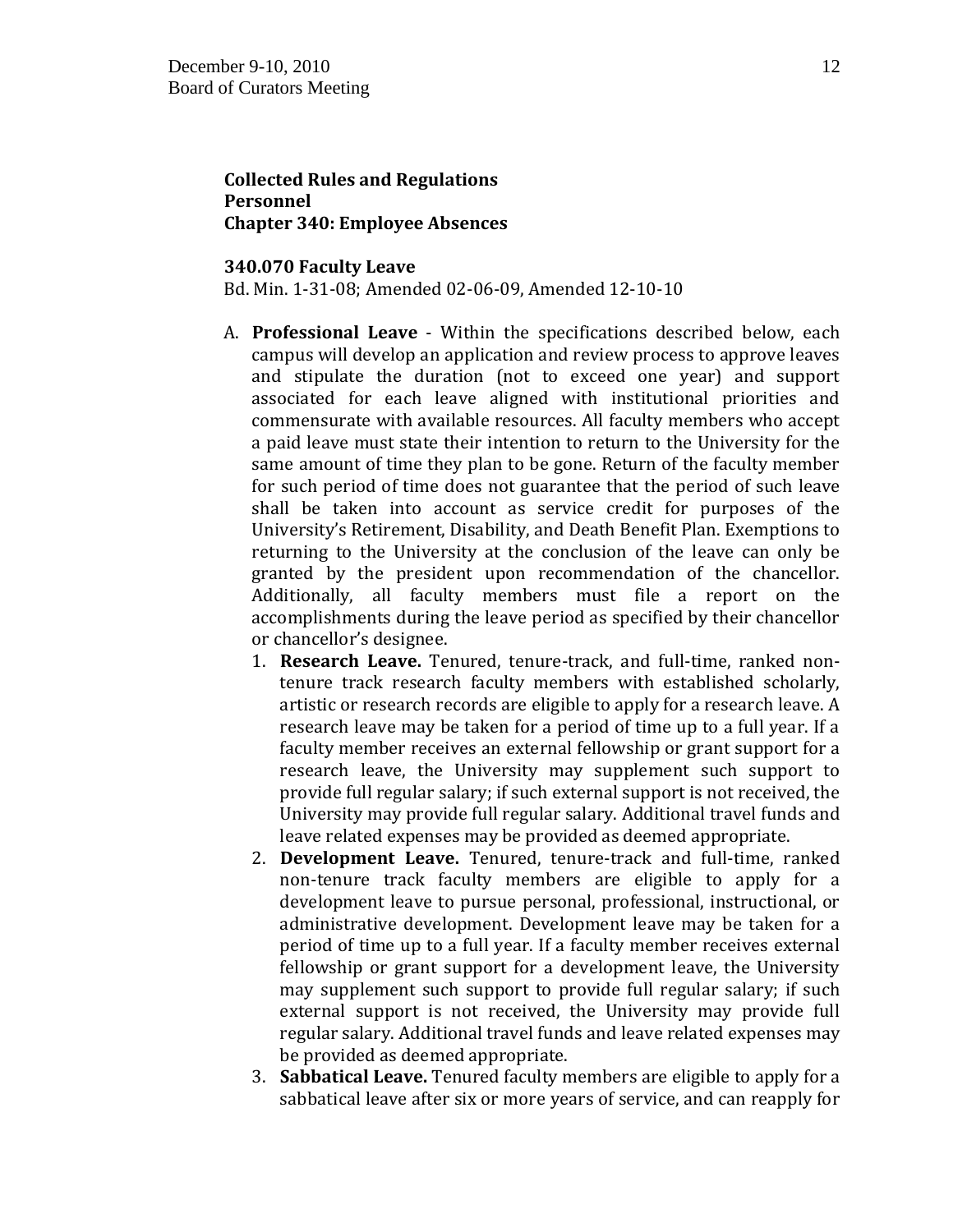subsequent sabbatical leaves six years after the prior sabbatical leave. Sabbatical leaves may be taken for a period of time up to a full year. A faculty member on a sabbatical leave will receive up to one-half their regular annual salary. Additional travel funds and leave related expenses may be provided as deemed appropriate.

- B. **Personal Leave** Within the specifications described below, each campus will develop an application and review process to approve personal leaves and stipulate the duration (not to exceed one year) and support associated for each leave. All leaves must be documented in writing, recorded, and approved by signature of the provost or designee.
	- 1. **Leave of Absence.** Faculty members may apply for a personal leave without pay. A leave of absence may be granted in cases of exceptional personal or institutional reasons, such as medical leave beyond the requirements of the Family and Medical Leave Act (FMLA). A leave of absence without pay may be granted for a period not to exceed one year and may not extend past the ending date of the faculty member's appointment. Any extension of the one year limit must be approved by the chancellor.
	- 2. **Family and Medical Leave.**
		- a. **Summary:** FMLA is a federal law that requires an employer to provide eligible employees with the right to take a leave of absence for family or medical reasons, and leave for military families while maintaining job protection.
		- b. **Eligibility:** Any faculty member who has been employed by the University for a total of at least 12 months at the time of the leave of absence, and who has worked at least 1250 hours in the 12 month period preceding the leave is eligible for a family and medical leave.
		- c. **General Leave:** 
			- (1) The University will provide up to 12 work weeks of leave within any 12-month period for the birth of a faculty member's child(ren); the adoption of a child by a faculty member, or official placement of a child with a faculty member for foster care (leaves for birth or adoption must be taken within 12 months of the event); the care of a son, daughter, spouse or parent (not parent-in-law) having a serious health condition; and the incapacity of a faculty member as a result of a serious health condition. Leave for the care of an adult son or daughter (at least 18 years old) is not covered unless required as a result of "mental or physical disability" as those terms are defined under the Americans with Disabilities Act.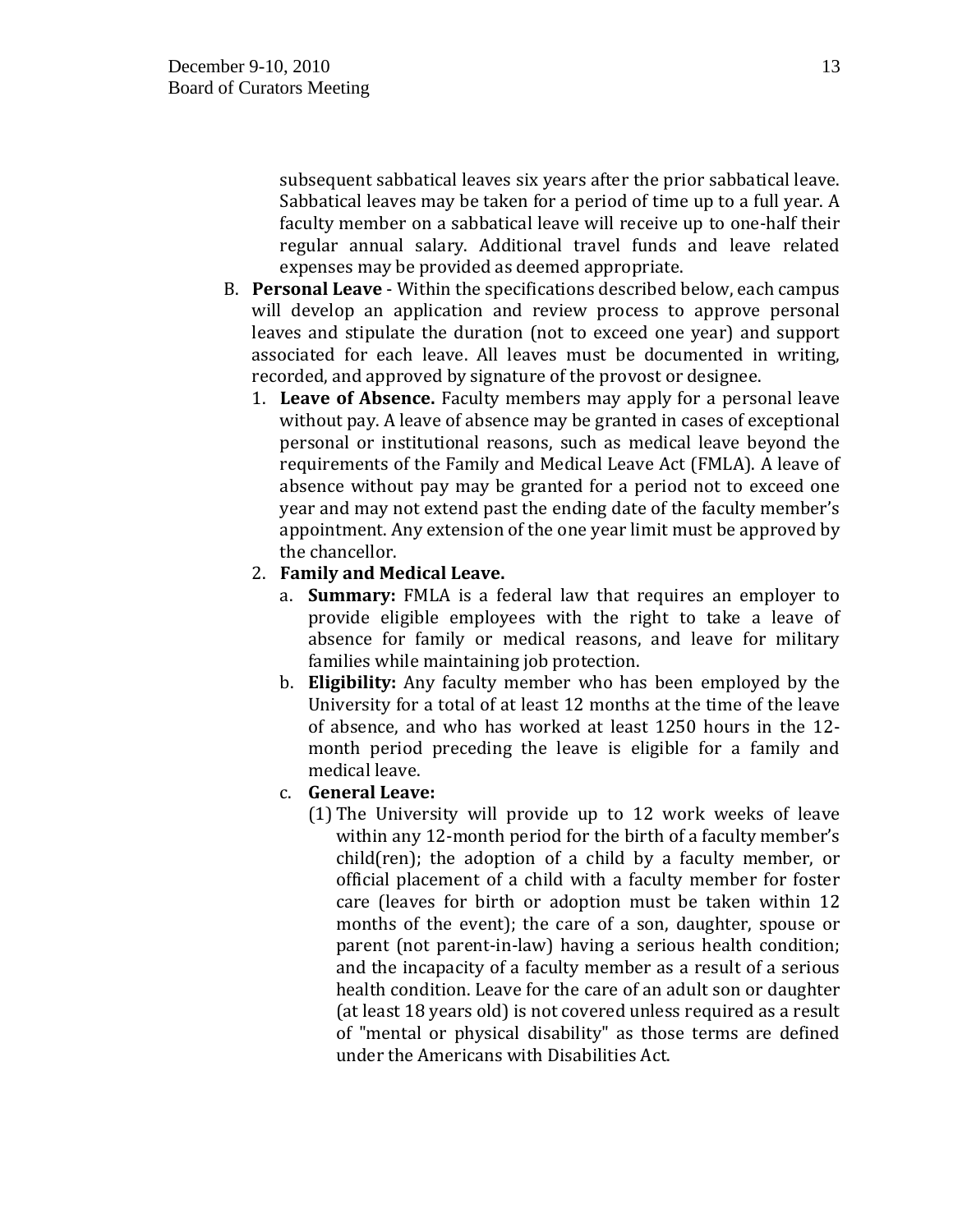- (2) The University requires a 30-day notice if the leave is foreseeable. For unforeseen circumstances, the University requires as much notice as is practicable.
- (3) The University requires the health care provider to certify the necessity of the medical leave. Medical leave will be limited to the duration of the serious health condition, as defined by FMLA. A faculty member may take intermittent leave or leave on a reduced work schedule if medically necessary for his/her own serious health condition or the serious health condition of an immediate family member. Intermittent leave may also be taken for covered service member leave or a qualifying exigency. A faculty member taking intermittent leave must make a reasonable effort to schedule such leave so as not to unduly disrupt University operations. Intermittent leave is not available for birth, adoption, or foster care. A health care provider's certification will be required for return to work from the faculty member's own serious health condition.
- (4) Faculty members who take family and medical leave, either paid or unpaid, shall not, because of such leave, be assigned heavier work load or be otherwise discriminated against.
- d. **Qualifying Exigency Leave:** The University will provide up to 12 work weeks of leave within any 12-month period for a qualifying exigency. A qualifying exigency arises out of the fact that the faculty member's spouse, son, daughter, or parent has been notified of an impending call or order to federal active duty in the Reserve or National Guard. Qualifying exigency leave may be taken for an adult son or daughter, including the eligible faculty member's biological, adopted or foster child, stepchild and legal ward. The University may require a copy of the applicable military member's active duty orders and a certification providing the appropriate facts related to the qualifying exigency.
- **e. Covered Service Member Leave:** An eligible faculty member who is the spouse, son, daughter, parent, or blood relative of a covered service member who is recovering from a serious illness or injury sustained in the line of duty on active duty and is actively receiving medical treatment, is entitled to up to 26 weeks of leave in a single 12-month period to care for the service member. The University requires medical certification from the military that the service member is recovering from a serious injury or illness sustained in the line of duty on active duty and is actively receiving medical treatment.
- f. **Paid Family and Medical Leave:**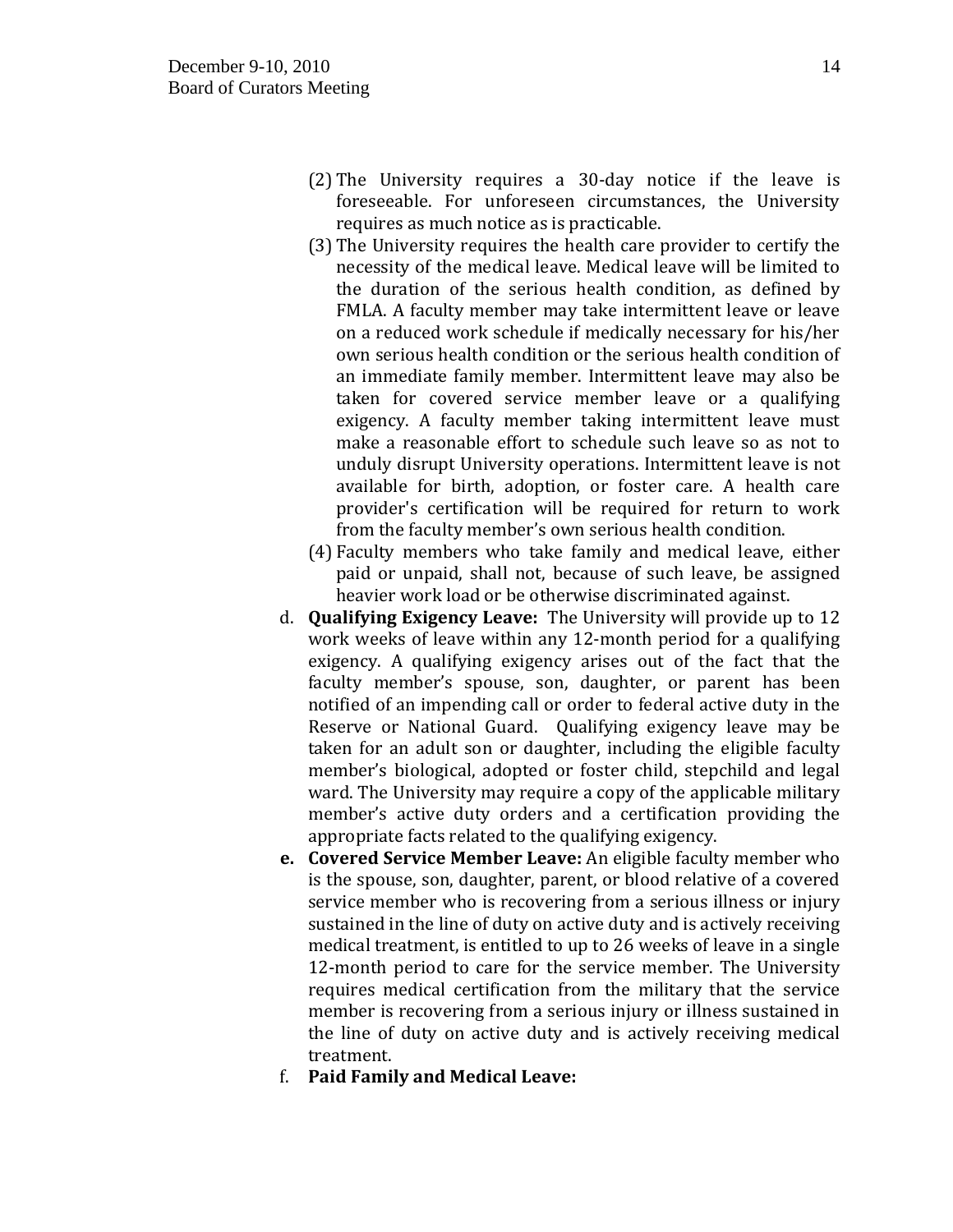- (1) A tenured, or tenure-track, or full-time, ranked non-tenure track faculty member who is eligible for family and medical leave will be paid, up to 12 weeks, during any portion of such leave that occurs during the faculty member's normally scheduled work duties. Paid family and medical leaves cannot exceed more than two 12-week paid leaves within a six-year period. Additional leaves during any six-year period will be unpaid. However, if such faculty member is covered by another approved University vacation/sick leave policy, the provisions of such vacation/sick leave policy shall apply in determining the extent to which the family and medical leave shall be paid.
- (2) Under no circumstance can a faculty member exceed 12 weeks of family and medical leave within any 12-month period unless such leave is for covered service member leave for which the maximum is described in Section 340.070.B.2.h. below. However, given that the traditional semester is 16 weeks in duration, it is important not to interrupt the teaching and learning environment of students. Therefore, any faculty member who would normally have teaching responsibilities and is returning from a family and medical leave mid-semester will not be expected to return to the classroom until the start of a new term. In order to receive pay upon the return from a 12-week family and medical leave or a 26-week covered service member leave, a differentiated work load must be negotiated. This differentiated work load must be documented in writing and approved by the department chair, dean $[1]$  and the provost or designee. If negotiated, the faculty member may be eligible to receive pay for the remainder of the semester.
- g. **Unpaid Family and Medical Leave:** All faculty members eligible for family and medical leave not listed as entitled to paid leave shall be entitled to such leave without pay unless they are covered by another approved University vacation/sick leave policy in which event the provisions of such vacation/sick leave policy shall apply.
- h. **Maximum Leave:** The maximum leave permitted during a 12 month period is 12 weeks for eligible faculty under all general and qualifying exigency leaves (used independently or in combination). The maximum leave permitted during a 12-month period for covered service member leave is 26 weeks for eligible faculty, which includes the 12 weeks of general or qualifying exigency leave if needed in the same 12-month period.
- i. **Intermittent Leave:** Subject to the maximum level specified previously, a faculty member may take intermittent leave or leave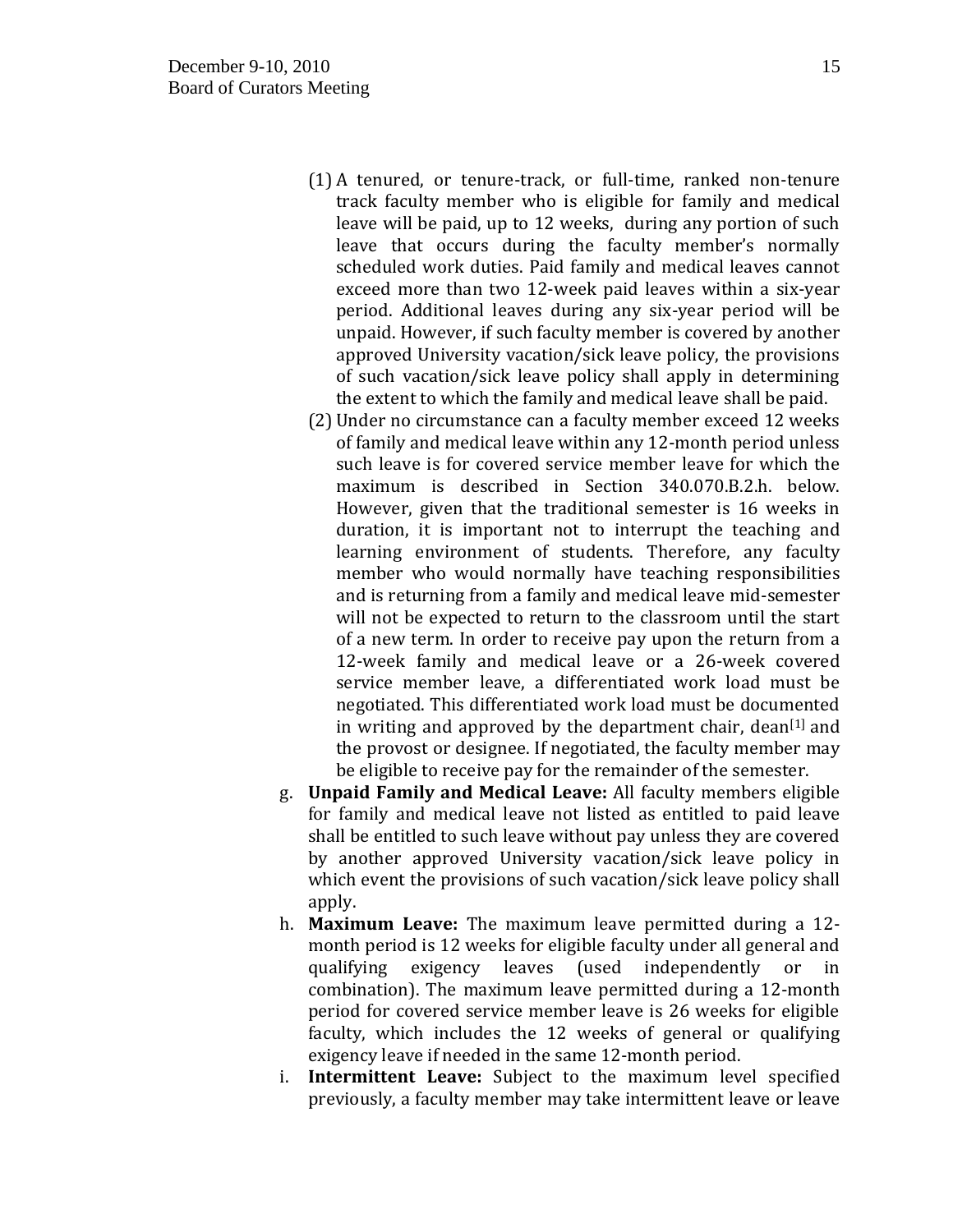on a reduced work schedule if medically necessary for his/her own serious health condition or the serious health condition of an immediate family member. Intermittent leave may also be taken for covered service member leave or a qualifying exigency. An employee who takes intermittent leave must make a reasonable effort to schedule such leave so as not to unduly disrupt university operations. Such leave is not available for birth, adoption or foster care.

- C. **Military Leave.** See Human Resource Manual for procedures associated with a military leave.
- D. **Extension of Probationary Periods**  For tenure-track faculty members who take a family and medical leave in excess of six weeks, the probationary period will be extended for a period of one year with a maximum of two one-year extensions during the probationary period. The extension of the probationary period does not preclude a tenuretrack faculty member from making a request for a promotion and tenure decision at an earlier date. Tenure-track faculty members who take a family and medical leave may choose to decline the extension and retain their original probationary time period. Any other extension of the probationary period is left to the discretion of the chancellor.
- E. **Definition of Full-time, Ranked, Non-Tenure (NTT) Faculty.** For purposes of this policy, there shall be four main types of full-time, ranked NTT faculty. Each should have primary responsibility in a single area: teaching, or research, or clinical practice, or extension activities. The titles should identify the area. Within each area, there shall be three ranks:
	- 1. Research faculty (Research Professor, Associate Research Professor, Assistant Research Professor)
	- 2. Teaching faculty (Teaching Professor, Associate Teaching Professor, Assistant Teaching Professor)
	- 3. Clinical/Professional Practice faculty (Clinical Professor, Associate Clinical Professor, Assistant Clinical Professor or Professional Practice Professor, Associate Professional Practice Professor, Assistant Professional Practice Professor)
	- 4. Extension faculty (Extension Professor, Associate Extension Professor, Assistant Extension Professor, Extension Professional, Associate Extension Professional, Assistant Extension Professional)

On campuses with no schools or colleges and, therefore, no deans, there is no requirement for approval by the dean.

Amendment to Collected Rules and Regulations 360.020 Summer Appointments and Consultation, UM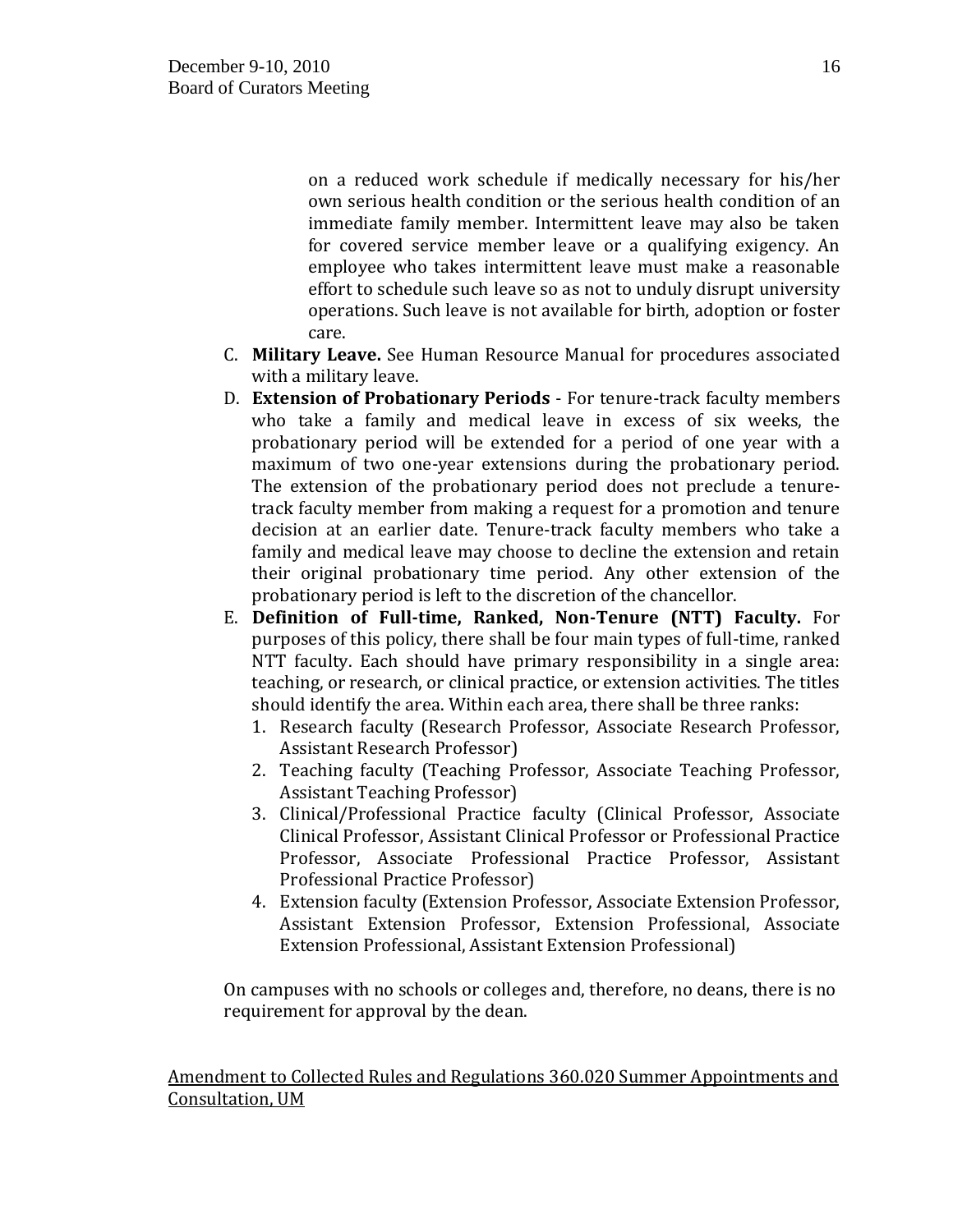Collected Rules and Regulations 360.020 shall be revised to better clarify limitations on summer salary for faculty as follows:

# **Collected Rules and Regulations Personnel Chapter 360: Compensation**

### **360.020 Summer Appointments and Consultation**

Bd. Min. 9-20-74; Amended Bd. Min. 10-14-83, Amended Bd. Min. 1-26-06, Amended 12-10-10.

A. Summer Appointments for Nine-Month Appointees

- 1. For faculty on nine-month appointments, compensation for summer appointments may not exceed one-third of nine-month salary.
- B. Consultation
	- 1. Consultation is a significant means of professional improvement and a form of community service. Time spent in consultation shall not interfere with regular duties. It is the policy of the University to permit consulting activities which:
		- a. Are directly related to the professional interest and improvement of the faculty member.
		- b. Are in the best interest of the University.
		- c. Do not constitute a conflict of interest.
	- 2. Each division shall make an annual report to the Chancellor, vice president or other appropriate administrative officer indicating the aggregate time and compensation for each individual involved. Chancellor and vice presidents shall annually transmit these reports to the president.

### Proposed Change to Board Bylaws, Article III.C.1.e Meeting Agenda

Collected Rules and Regulations Board Bylaws of 2010, 10.030 Article III.C.1.e Meeting Agenda shall be amended to conform the bylaws to current board practice and expressly provide that the board chair, board committees or any three curators acting together may place items on the board meeting agenda for discussion or action, as follows: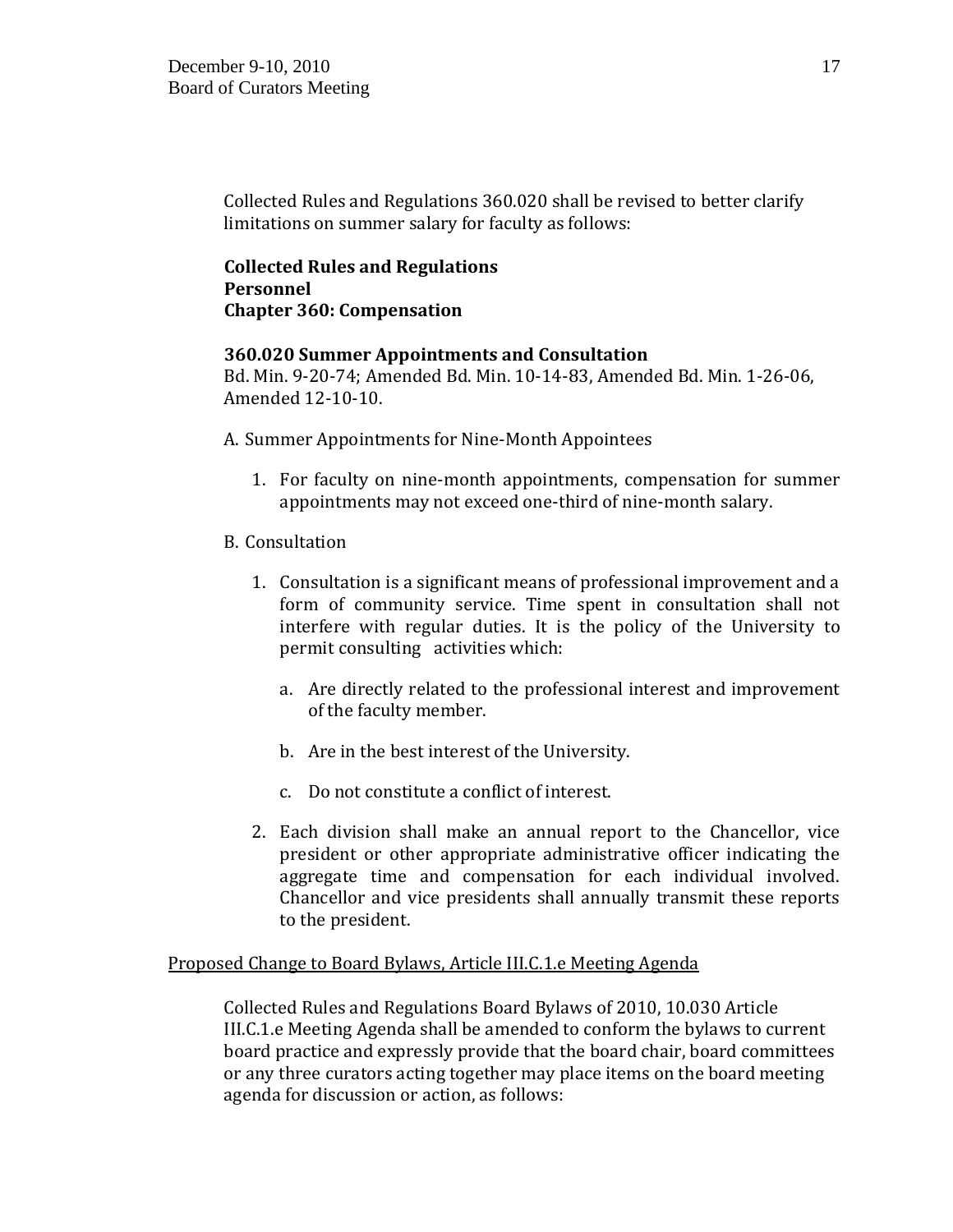# C. **Article III The Board of Curators**

### 1. **Meetings**

- a. **Annual meeting** -- The regular meeting of the Board held during the month of May or June of each year as scheduled by the Board, shall be deemed to be the annual meeting of the Board, and shall be held on such date in May or June as is fixed by the Board.
- b. **Regular meetings** -- The Board may hold regular meetings at a time and place to be fixed by the Board. The time and place of a regular meeting may be changed by order of the Board.
- c. **Special meetings** -- A special meeting of the Board may be called at any time by the Chair of the Board, or in case of his/her absence, disability, or refusal to act, by the joint action of three Curators. At least 24 hours notice of the time and place of each such meeting shall be given by letter, facsimile transmission, email or telegram mailed or sent to each Curator at his/her address on file with the Secretary. Such notice to a particular Curator may be waived by the Curator in writing and shall be deemed waived by the Curator by attendance at the special meeting. Only those subjects specified in the call for a special meeting will be considered at such special meeting except by unanimous consent of all Board members, whether present or not, and consistent with applicable law.
- d. **Adjourned meetings** -- Adjourned meetings may be ordered and held by the Board at such time and place as may be agreed upon.
- e. **Meeting Agenda** -- The agenda and order of items on the agenda for all meetings of the Board, including those identified in subparagraphs a, b, c and d above, shall be established by the President of the University with the concurrence of the Board Chair. The Board Chair, any committee of the Board, with the assistance and advice of the University officer staffing the respective committee, or any three members of the Board acting together, may place items on the agenda. Any Curator or General Officer may recommend items for the agenda. The agenda shall be developed and notice thereof made public in compliance with the applicable laws of the State of Missouri and current and future policy and regulations adopted by the Board.
- f. **Consent Agenda** -- Items shown on the established agenda for a meeting of the Board may be placed upon a consent agenda whereby all items placed thereon are approved by summary action of the Board. Items may be placed on the consent agenda by the President of the University, the Chair of the Board, or the Chairperson of any committee of the Board electing to place such item on the consent agenda; provided the same is accomplished no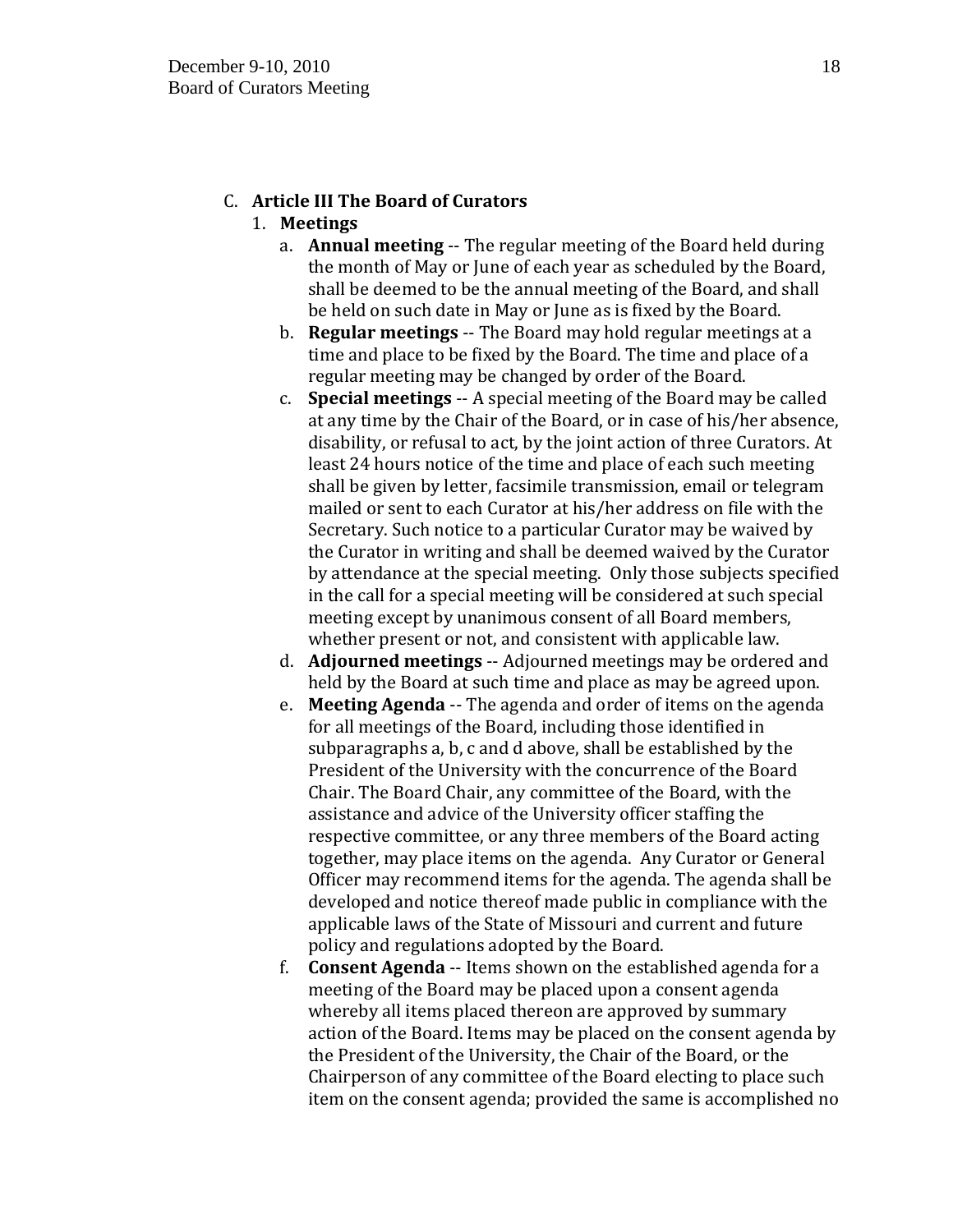less than one hour prior to the convening of the meeting of the Board, and the Secretary to the Board shall present such consent agenda to the members of the Board no later than immediately prior to the convening of the meeting; and further provided that any member of the Board of Curators may remove any item from the consent agenda by notifying the Chair of the Board of the election to remove the item at any time prior to a vote being taken on that item. The consent agenda requires approval by a vote of a majority of the Board for passage and adoption of each item on the consent agenda.

- g. **Conduct of Meeting** The Board may conduct any meeting by conference telephone call or other communication equipment by means with which all persons participating in the meeting can communicate with each other. Only members of the Board, the President and those individuals recognized by the Chair or President may address the Board at any meeting of the Board.
- h. **Executive Session (Closed Session)** When the Board or any committee of the Board meets in executive session (sometimes referred to as closed session), all matters discussed in that session are to be considered as confidential, except that such information can be shared with absent Board members or University officers, agents or employees who need to know. Actions taken in executive session shall be released to the public if required by the provisions of the Sunshine Law contained in Chapter 610 of the Revised Statutes of Missouri or Board rules contained in Section 10.060 of the Collected Rules and Regulations of the University of Missouri entitled Board and Committee Meetings.

### Purchase of Intuitive Surgical da Vinci Si Surgical System, Sole Source, UMHC

The University of Missouri Health Care (UMHC) shall be authorized to purchase a da Vinci Si Surgical System from Intuitive Surgical at a total cost of \$3,219,850.

| Funding is from:                                      |             |
|-------------------------------------------------------|-------------|
| University Hospital Equipment da Vinci (H2355-777400) | \$2,375,100 |
| University Hospital Operating Room (H0266-733100)     | 148.750     |
| University Hospital Operating Room (H0266-789000)     | 696,000     |
| Total                                                 | \$3,219,850 |

Resolution for Retired Secretary of the Board of Curators, Kathleen M. Miller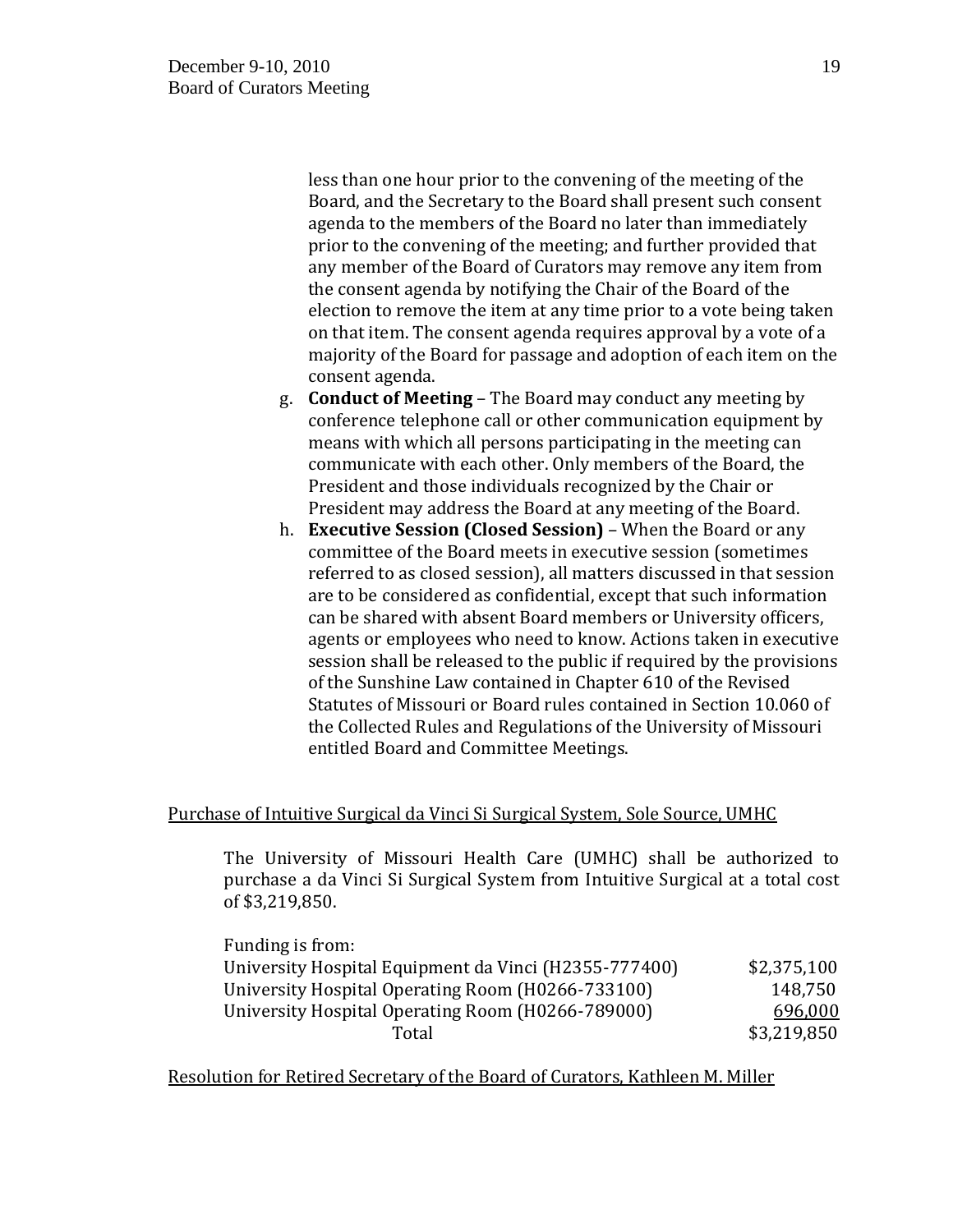The following resolution recognizing the dedicated service of Kathleen M.

Miller to the Board of Curators shall be approved:

### RESOLUTION

WHEREAS, Kathleen M. Miller served as Secretary of the Board of Curators for nearly fifteen years under presidents George Russell, Mel George, Manuel Pacheco, Elson Floyd and Gary Forsee, sixteen board chairs, and thirty board members; and

WHEREAS, during her term of service, she organized and attended more than two hundred board meetings, receptions, and curator orientations, and hosted hundreds of guests at football and basketball games always efficiently and graciously; and

WHEREAS, she continues to serve with distinction as Interim Chief of Staff for the University of Missouri; and

WHEREAS**,** her talented renditions of the national anthem entertained crowds at various sporting events; and

WHEREAS**,** among Kathleen's other many talents are ice carving and operating a temporary bed and breakfast for Curators; and

WHEREAS**,** she aided in organizing Columbia's first Komen Race for the Cure, which drew a crowd in excess of four thousand participants and raised more than \$165,000 toward breast cancer research; and

WHEREAS, she serves as an inspirational survivor to many and an exceptional friend to curators, colleagues, and members of her office staff; and

WHEREAS**,** she is devoted to her family, including her two children, Alexis and Ryan, and her husband, Bradley; and

WHEREAS**,** her faith is a guiding principle in her life, and she embodies scripture from 1st Corinthians, "Do everything in love…":

NOW, THEREFORE, BE IT RESOLVED**,** that the Board of Curators, on behalf of the students, faculty, staff and alumni of the University of Missouri, and on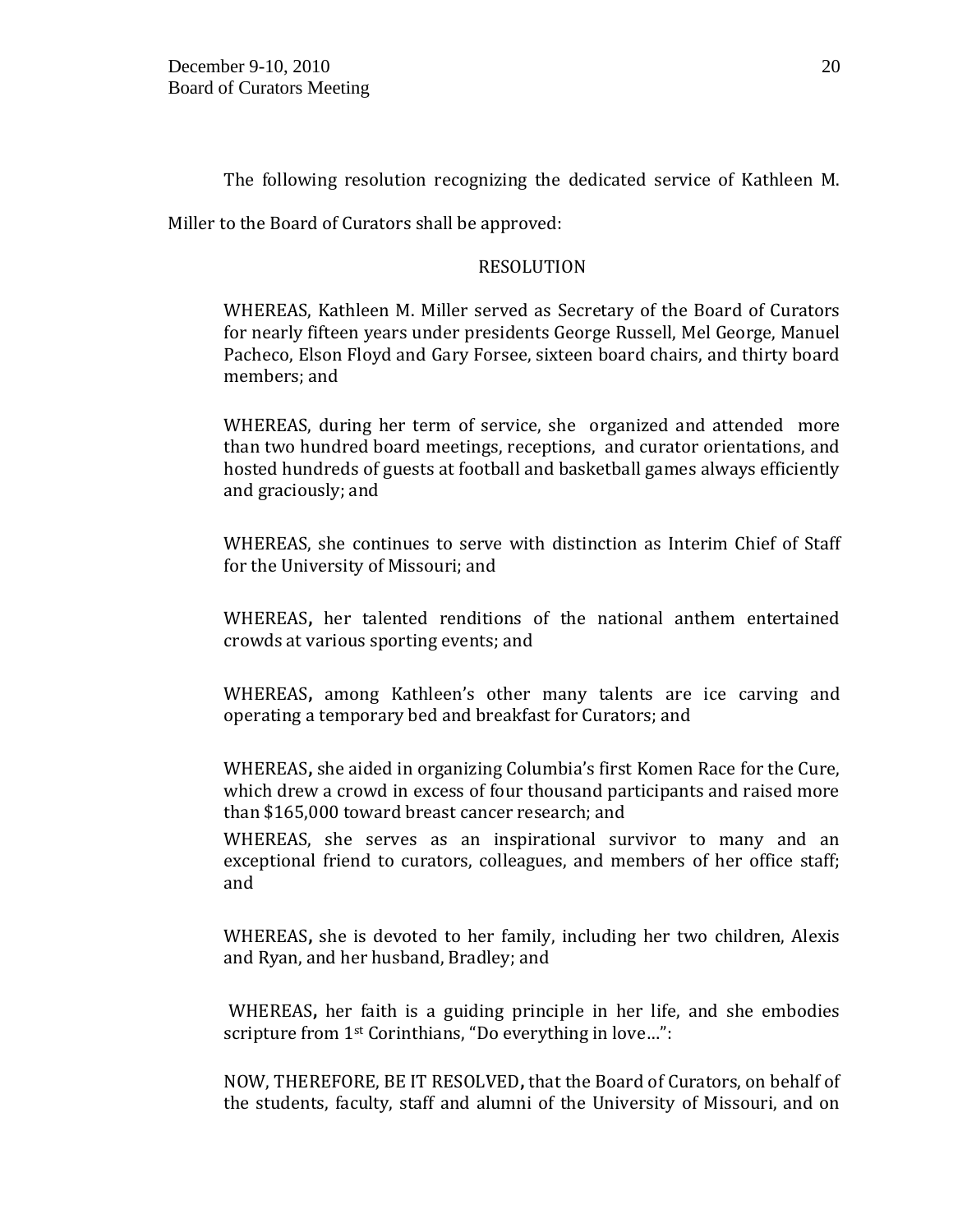behalf of the citizens of the state of Missouri, does hereby adopt this resolution in sincere appreciation of the dedicated and devoted leadership of Kathleen M. Miller;

BE IT FURTHUR RESOLVED**,** that the Secretary of the Board of Curators cause this resolution to be spread upon the minutes of this meeting and that a duly inscribed copy thereof be furnished to Kathleen M. Miller.

Exception to Collected Rules and Regulations 180.020 B.3 – Student Records: Definitions: Directory Information/Public Information

A singular exception shall be made to Collected Rules and Regulations 180.020 B.3 Student Records: Definitions: Directory Information/Public Information to specifically allow the university to release the dates of birth of former students to the Canada Revenue Agency for the purpose of complying with the Canadian Tax Act and Canadian Income Tax Regulations, as follows:

# **Collected Rules and Regulations Information Management**

Chapter 180: Records Management

### 180.020 Student Records

Bd. Min. 6-10-59, p. 15,059; Bd. Min. 2-28-75; Amended 3-18-77; Bd. Min. 5- 24-01; Amended 7-24-09.

A. **Purpose** -- The purpose of this regulation is to set forth the guidelines governing the protection of the privacy of student records and to implement The Family Educational Rights and Privacy Act of 1974 (Buckley Amendment; Pub. L. 93-380, as amended). These regulations apply to all students who are or have attended the University of Missouri.

# B. **Definitions**

- 1. **"Act"** means the Family Educational Rights and Privacy Act of 1974, as amended, enacted as Section 444 of the General Education Provisions Act.
- 2. **"Attendance"** at the University includes, but is not limited to:
	- a. The term means the period of time during which a student attends the University. Examples of dates of attendance include an academic year, a spring semester, or a first quarter.
	- b. The term does not include specific daily records of a student's attendance at the University.
- 3. **"Directory Information/Public Information"** includes a student's name, address, e-mail address, telephone listing, major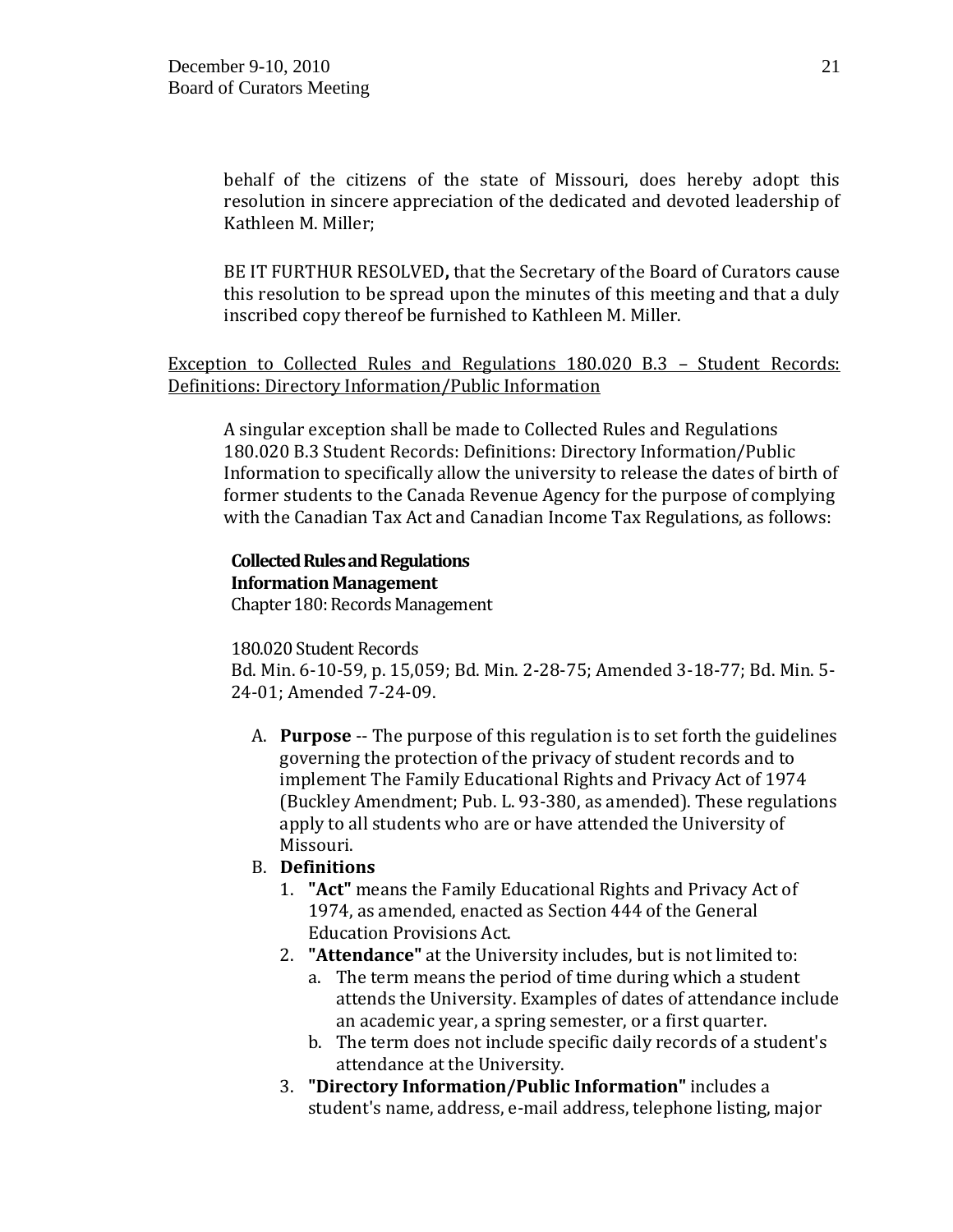field of study, participation in officially recognized activities and sports, dates of attendance, degrees and awards received, the most recent previous educational agency or institution attended by the student, student level, and full- or part-time status.

4. **"Disclosure"** means to permit access to or the release, transfer, or other communication of personally identifiable information contained in education records to any party, by any means, including oral, written, or electronic means.

# 5. **"Education Records"**

a. The term means those records that are:

(1) Directly related to a student; and

(2) Maintained by the University or by a party acting for the University. b. The term does not include:

(1) Records that are kept in the sole possession of the maker of the record, and are not accessible or revealed to any other person except a temporary substitute for the maker of the record;

(2) Records of a law enforcement unit of the University, but only if education records maintained by the University are not disclosed to the unit, and the law enforcement records are:

(a) Maintained separately from education records;

(b) Maintained solely for law enforcement purposes; and

 (c) Disclosed only to law enforcement officials of the same jurisdiction;

(3) (i) Records relating to an individual who is employed by the University, that:

 (a) Are made and maintained in the normal couse of business;

 (b) Relate exclusively to the individual in that individual's capacity as an employee; and

(c) Are not available for use for any other purpose.

 (ii) Records relating to an individual in attendance at the University who is employed as a result of his or her status as a student are education records and not excepted under Section 180.020 B.5.b (3) of this definition.

(4) Records on a student who is attending the University, that are:

 (a) Made or maintained by a physician, psychiatrist, psychologist, or other recognized professional or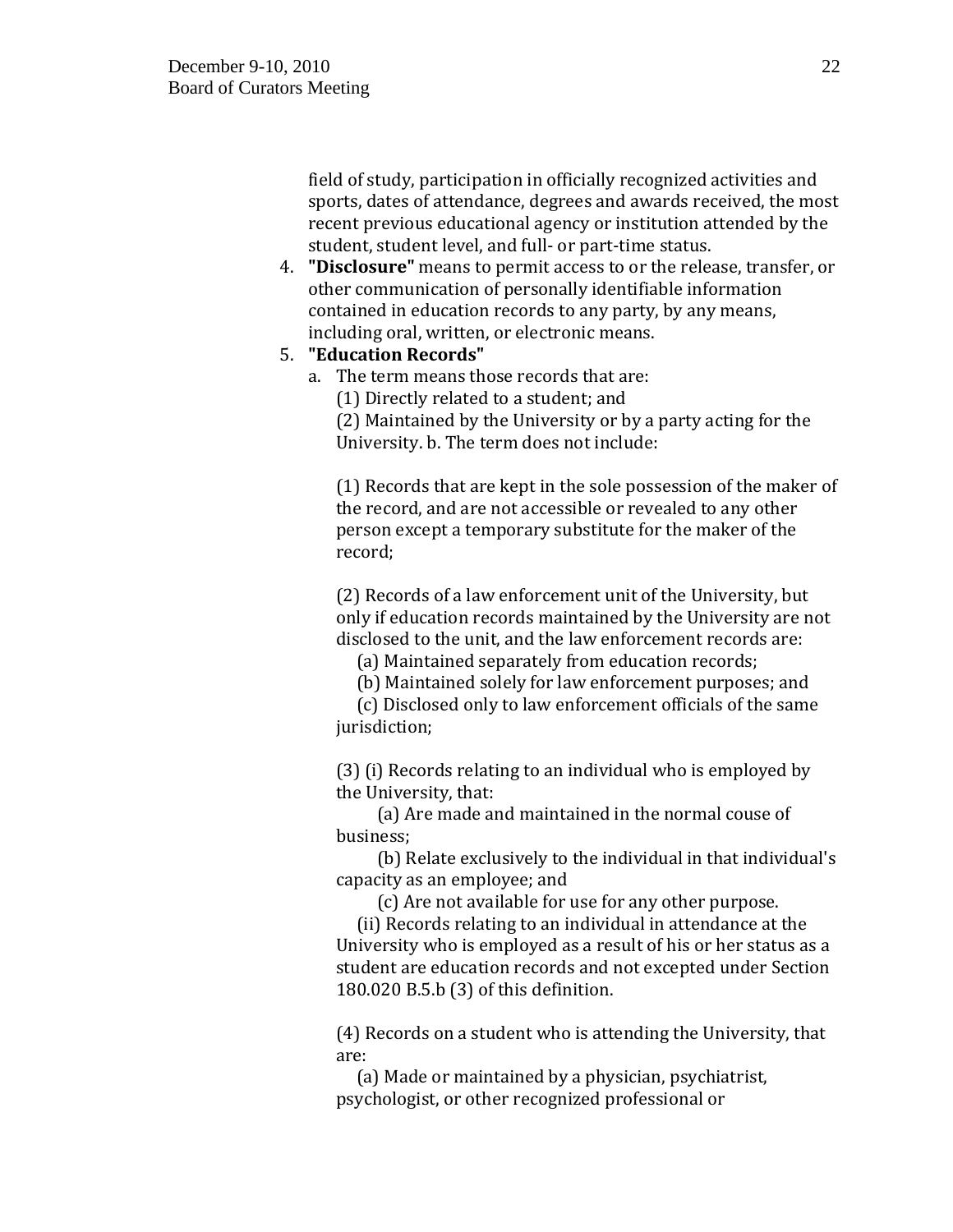paraprofessional acting in his or her professional capacity or assisting in a paraprofessional capacity;

 (b) Made, maintained, or used only in connection with treatment of the student; and

 (c) Disclosed only to individuals providing the treatment. For the purpose of this definition, "treatment" does not include remedial educational activities or activities that are part of the program of instruction at the University; and

(5) Records that only contain information about an individual after he or she is no longer a student at the University.

- 6. **"Parent"** means a natural parent, an adoptive parent, or the legal guardian of the student.
- 7. **"Party"** means an individual, agency, institution, or organization.
- 8. **"Personally identifiable information"**, includes:
	- a. The student's name;
	- b. The name of the student's parent or other family member;
	- c. The address of the student or student's family;
	- d. A personal identifier, such as the student's social security number or student number;
	- e. A list of personal characteristics that would make the student's identity easily traceable; or
	- f. Other information that would make the student's identity easily traceable.
- 9. **"Record"** means information or data recorded in any medium, including, but not limited to handwriting, print, computer media, video or audio tape, film, microfilm, and microfiche.
- 10. **"Student"** means any person who is or has been in attendance at the University where the University maintains education records or personally identifiable information on such person. However, the term does not include a person who has not been in attendance at the University of Missouri.

Roll call vote of Consent Agenda:

Curator Bradley voted yes. Curator Carnahan voted yes. Curator Downing voted yes. Curator Erdman voted yes. Curator Fraser voted yes. Curator Goode voted yes. Curator Haggard voted yes.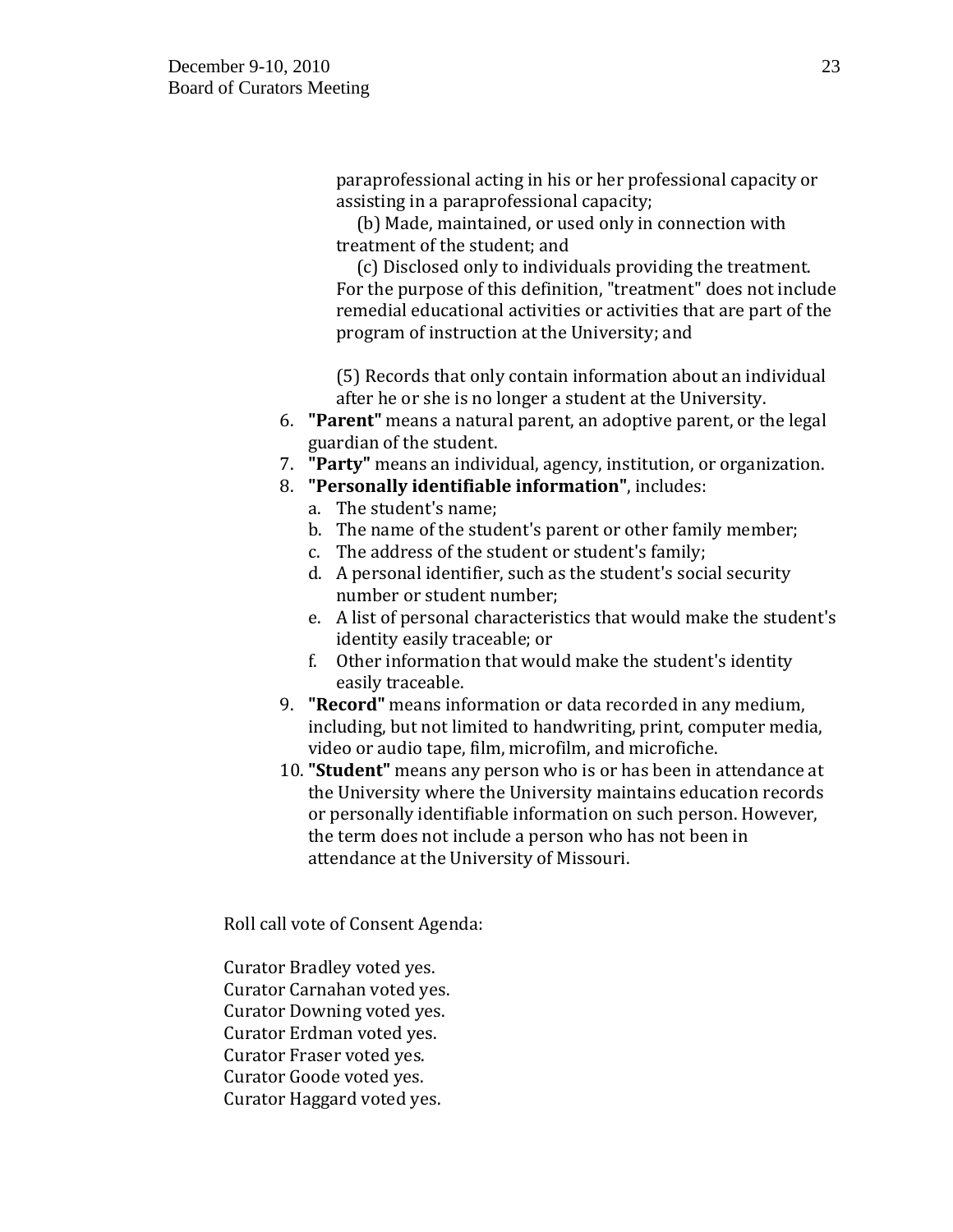Curator Russell voted yes. Curator Wasinger voted yes.

The motion carried.

# **Academic, Student and External Affairs**

Committee Chairman Fraser provided a recap of the December 9, 2010 Academic, Student and External Affairs Committee meeting.

### Information

- 1. Endowed Chairs Report
- 2. Fall Enrollment Report
- 3. Student Success Report
- 4. Governor's Education Initiatives Progress Report
- 5. Government Relations Report

### **Audit**

Committee Chairman Carnahan provided a recap of the December 9, 2010 Audit Committee meeting-public session.

# **Information**

- 1. FY 2010 Financial Status Report
- 2. FY 2010 External Audit Report
- 3. 2011 Internal Audit Services Plan
- 4. Review of Audit Matrix and 2011 Audit Committee Schedule

### **Compensation and Human Resources**

Committee Chairman Erdman provided a recap of the December 9, 2010 Compensation and Human Resources committee meeting.

# Information

1. Retirement Plan Project Update

### **Finance**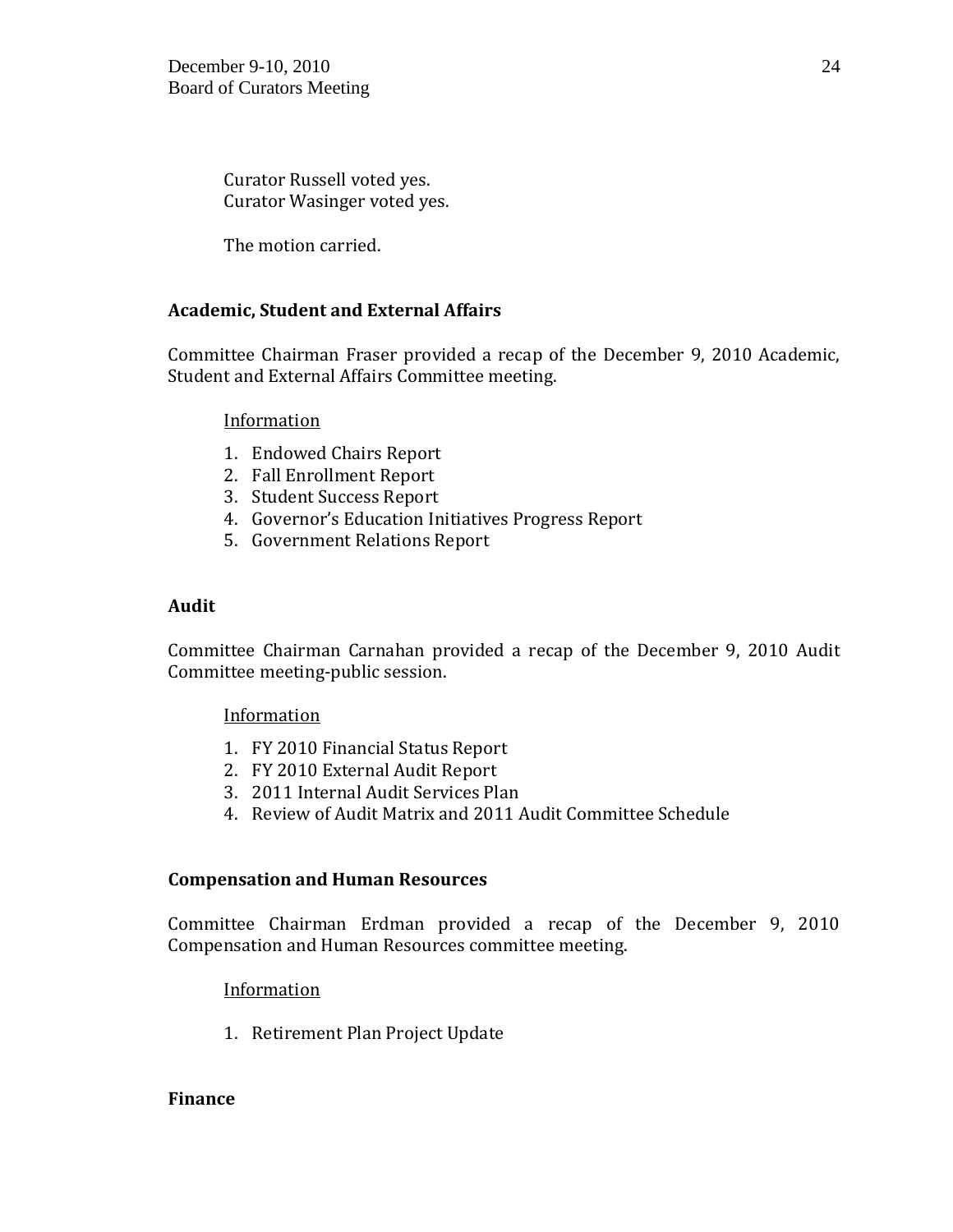Committee Chairman Russell provided a recap of the December 9, 2010 Finance Committee meeting.

### Information

- 1. Investment Update
- 2. Sale of System Facilities Revenue Bonds
- 3. Physical Facilities Quarterly Report
- 4. FY 2012 Tuition and Fees
- 5. FY 2010 Financial Status Report

### **Governance**

Committee Chairman Fraser provided a recap of the December 9, 2010 Governance Committee meeting.

**Information** 

1. Curator Orientation Plan

### **General Business**

### Good and Welfare

Draft agenda, January 27-28, 2011 (on file)

### Resolution for Retiring Curator John M. Carnahan III

It was endorsed by President Forsee, recommended by Chairwoman Haggard, moved by Curator Erdman and seconded by Curator Wasinger, that the following resolution recognizing the dedicated service of John M. Carnahan III to the Board of Curators be approved:

# RESOLUTION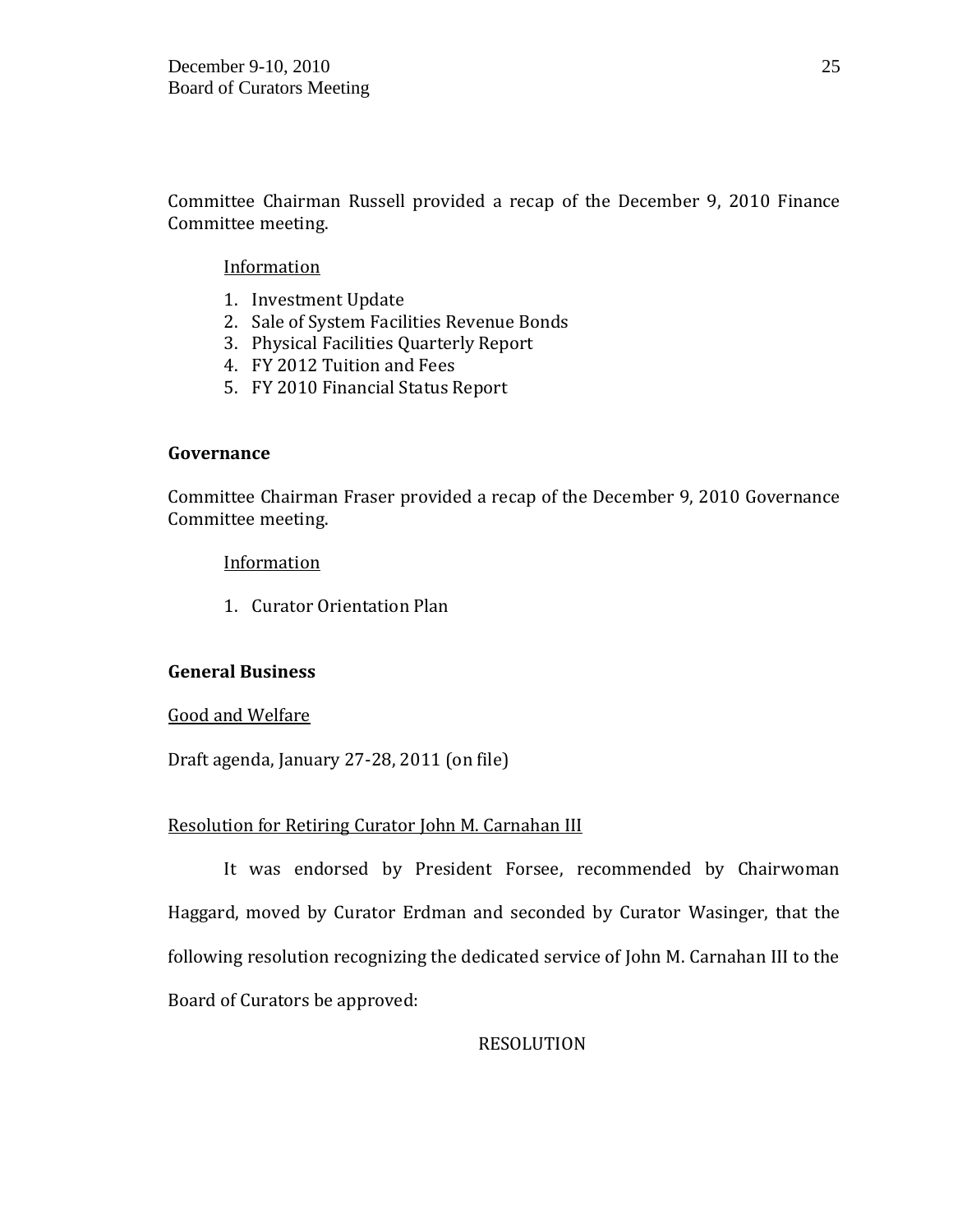WHEREAS, John M. Carnahan III, has served the people of Missouri with distinction as a member of the University of Missouri Board of Curators since February 3, 2005; and

WHEREAS, he served as chairman of the Governance, ad hoc Conflict of Interest, and Audit committees; and

WHEREAS, during his term of service, Curator Carnahan served on the Academic and Student Affairs, Resources and Planning, Compensation and Human Resources, Executive, and Governance committees; and

WHEREAS, under his leadership on those committees, the board adopted the Board of Curators conflicts of interest policy, established the Governance Committee, and developed the charter matrix for the Audit Committee -thus ensuring consistency in performing the functions of that committee; and

WHEREAS, Curator Carnahan, striving for maximum board effectiveness, was a great proponent for continuing education for curators and board selfassessment. He encouraged the implementation of the curators' issuetracking system, and in the interest of transparency, a more informative curator website; and

WHEREAS, Curator Carnahan was an advocate for ensuring that the university's outreach was felt statewide, particularly in Southwest Missouri, and was key to the scheduling of a board meeting in Springfield. His strong sense of community service translated into support of the university's service learning programs; and

WHEREAS, as a member of the search committees for the president and general counsel, and with the appointment of a new board secretary, Curator Carnahan contributed to the smooth transition of the new board officers and the 22nd president of the University of Missouri System; and

WHEREAS, Curator Carnahan was able to balance his law practice and his work on the Board of Curators with the important role of husband to his wife, Jenny, and father to his five children. And with the aid of today's technology, was the first curator to ever attend a board executive session while simultaneously attending a pinewood derby:

NOW, THEREFORE, BE IT RESOLVED, that the Board of Curators, on behalf of the students, faculty, staff and alumni of the University of Missouri, and on behalf of the citizens of the state of Missouri, does hereby adopt this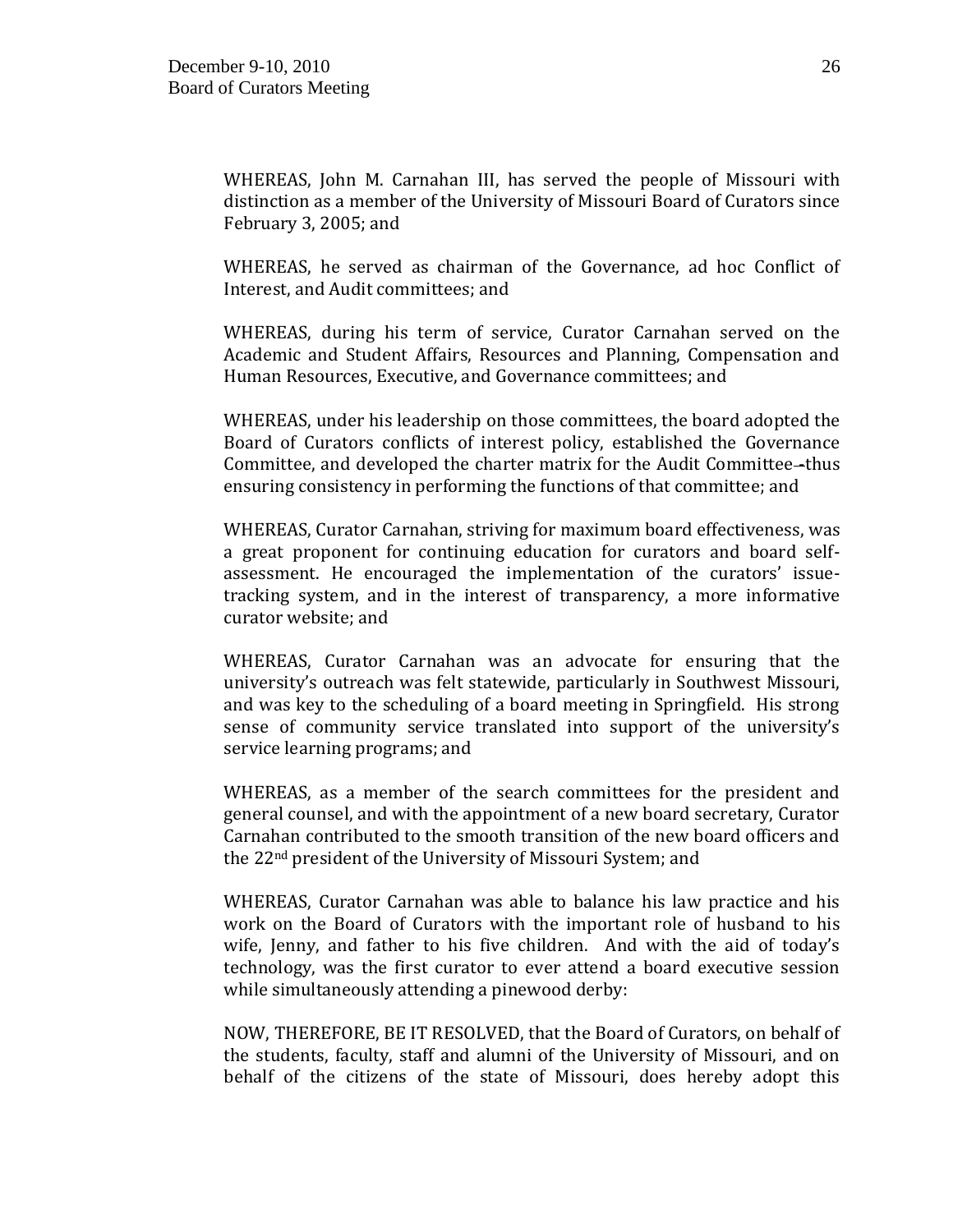resolution in sincere appreciation of the dedicated and devoted leadership of John M. Carnahan III;

AND ALSO, that his future relations with the University of Missouri be formally recognized by bestowing the title of "Curator Emeritus" upon John M. Carnahan III; and

BE IT FURTHUR RESOLVED, that the Secretary of the Board of Curators cause this resolution to be spread upon the minutes of this meeting and that a duly inscribed copy thereof be furnished to John M. Carnahan III.

Roll call vote:

Curator Bradley voted yes. Curator Carnahan abstained. Curator Downing voted yes. Curator Erdman voted yes. Curator Fraser voted yes. Curator Goode voted yes. Curator Haggard voted yes. Curator Russell voted yes. Curator Wasinger voted yes.

The motion carried.

# Resolution for Retiring Curator, Doug Russell

It was endorsed by President Forsee, recommended by Chairwoman Haggard, moved by Curator Carnahan and seconded by Curator Downing, that the following resolution recognizing the dedicated service of Doug Russell to the Board of Curators be approved:

### RESOLUTION

WHEREAS, Doug Russell has served the people of Missouri with distinction, during his second term as a member of the University of Missouri Board of Curators; serving his first term from 1982-1987 and commencing his second term on February 3, 2005; and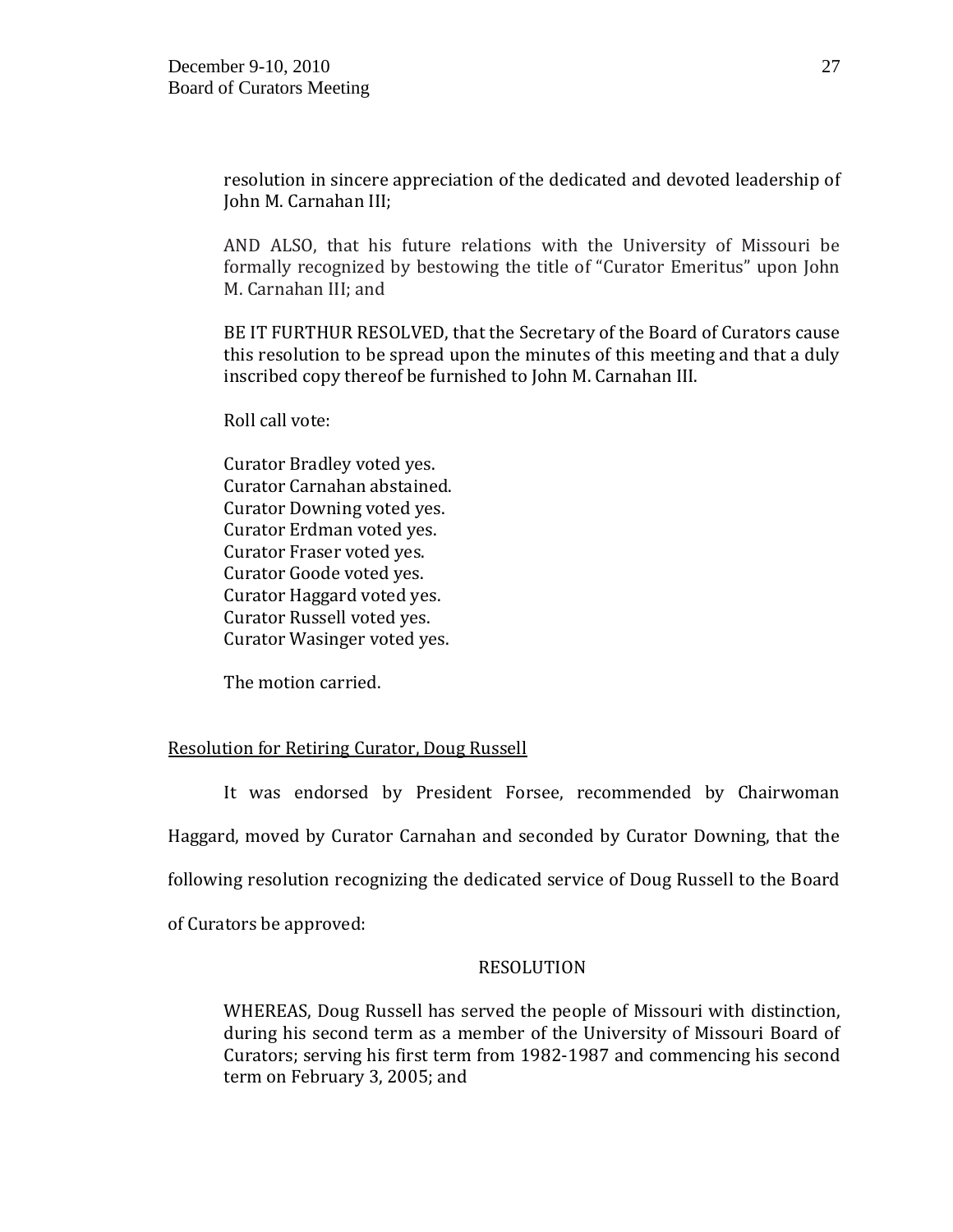WHEREAS, Curator Russell served as chairman of the Academic and Student Affairs, Finance and Audit, and Finance committees; and

WHEREAS, during his term of service, Curator Russell served on the Finance and Human Resources, Physical Facilities and Management Services, Finance and Audit, Resources and Planning, and Executive committees; and

WHEREAS, Curator Russell's support and advocacy for cost controls led to significant efficiencies identified by the four UM campuses and system, resulting in the university's financial stability during a period of increased enrollment and declining state appropriations. His diligent attention to debt financing led to the development of new university policy and methods for financing capital projects; and

WHEREAS, during a challenging economic climate, Curator Russell provided leadership in changing the asset allocation for the University of Missouri retirement and endowment funds to reduce volatility without sacrificing returns; and

WHEREAS, Curator Russell served on the Presidential Search committee, and during his term saw the university through the smooth transition of a new general counsel, board secretary, and the 22nd president of the University of Missouri System; and

WHEREAS, his support for the Lewis and Clark Discovery Initiative resulted in funding for the University of Missouri-Kansas City Pharmacy and Nursing Building, Toomey Hall Mechanical Engineering Building at Missouri University of Science and Technology, and other research centers, labs and facilities for the University of Missouri-Columbia; and

WHEREAS, Curator Russell graciously sacrificed numerous evenings and weekends with his wife, Kim, and their family, to attend to matters of university business. And while they had a newborn and toddler in the house during Doug's first term on the board, during his second term they graduated two sons, acquired two daughter-in-laws and welcomed their first grandchild into the family:

NOW, THEREFORE, BE IT RESOLVED, that the Board of Curators, on behalf of the students, faculty, staff and alumni of the University of Missouri, and on behalf of the citizens of the state of Missouri, does hereby adopt this resolution in sincere appreciation of the dedicated and devoted leadership of Doug Russell;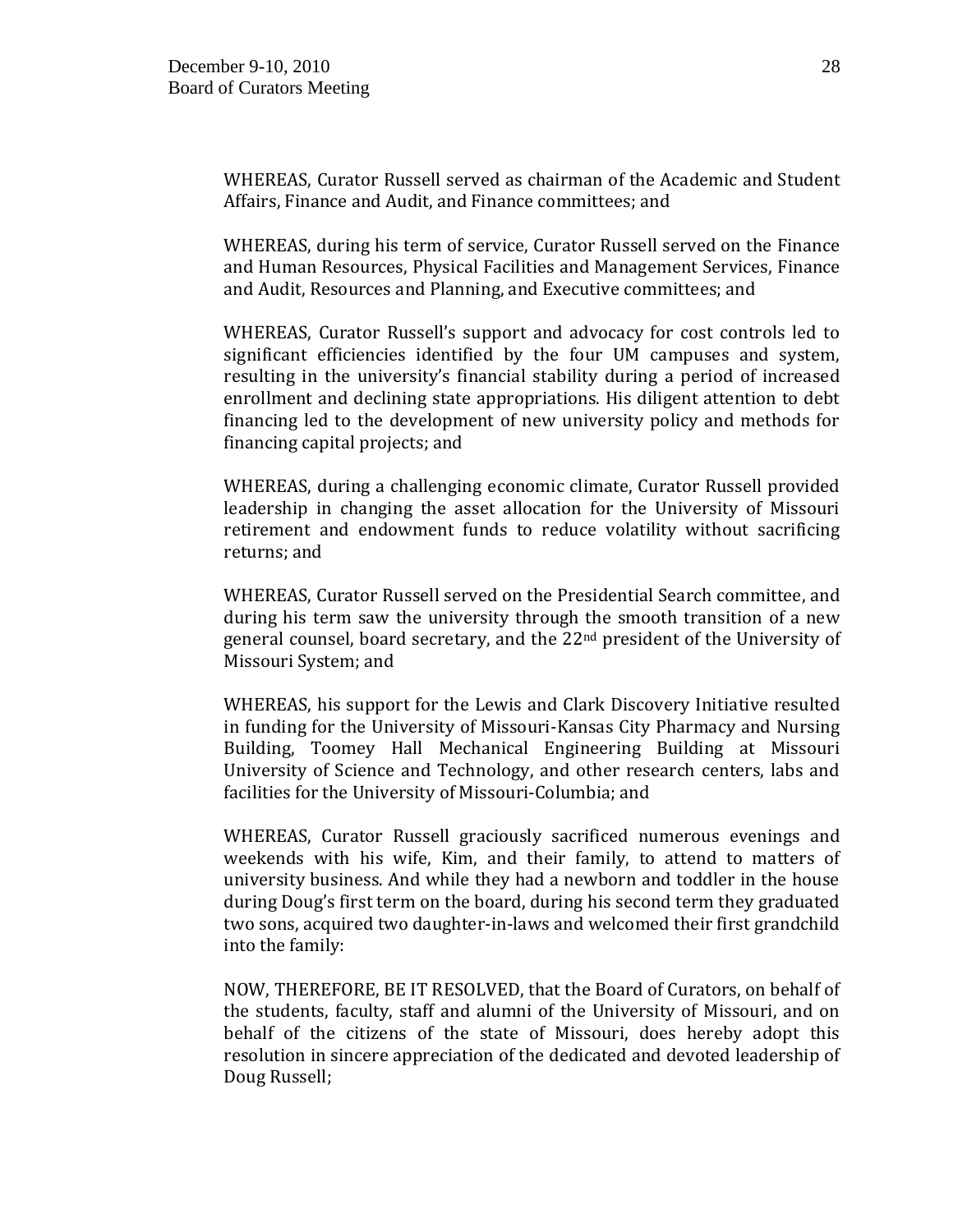AND ALSO, that his future relations with the University of Missouri be formally recognized by bestowing the title of "Curator Emeritus" upon Doug Russell; and

BE IT FURTHER RESOLVED, that the Secretary of the Board of Curators cause this resolution to be spread upon the minutes of this meeting and that a duly inscribed copy thereof be furnished to Doug Russell.

Roll call vote:

Curator Bradley voted yes. Curator Carnahan voted yes. Curator Downing voted yes. Curator Erdman voted yes. Curator Fraser voted yes. Curator Goode voted yes. Curator Haggard voted yes. Curator Russell abstained. Curator Wasinger voted yes.

The motion carried.

### Resolution for Retiring Curator, David G. Wasinger

It was endorsed by President Forsee, recommended by Chairwoman Haggard, moved by Curator Carnahan and seconded by Curator Russell, that the following resolution recognizing the dedicated service of David G. Wasinger to the Board of Curators be approved:

### **RESOLUTION**

WHEREAS, David G. Wasinger has served the people of Missouri with distinction as a member of the University of Missouri Board of Curators since February 3, 2005; and

WHEREAS, he served as chairman of the Resources and Planning Committee for five consecutive years; and a member of the Finance and Human Resources, Academic and Student Affairs, Physical Facilities and Management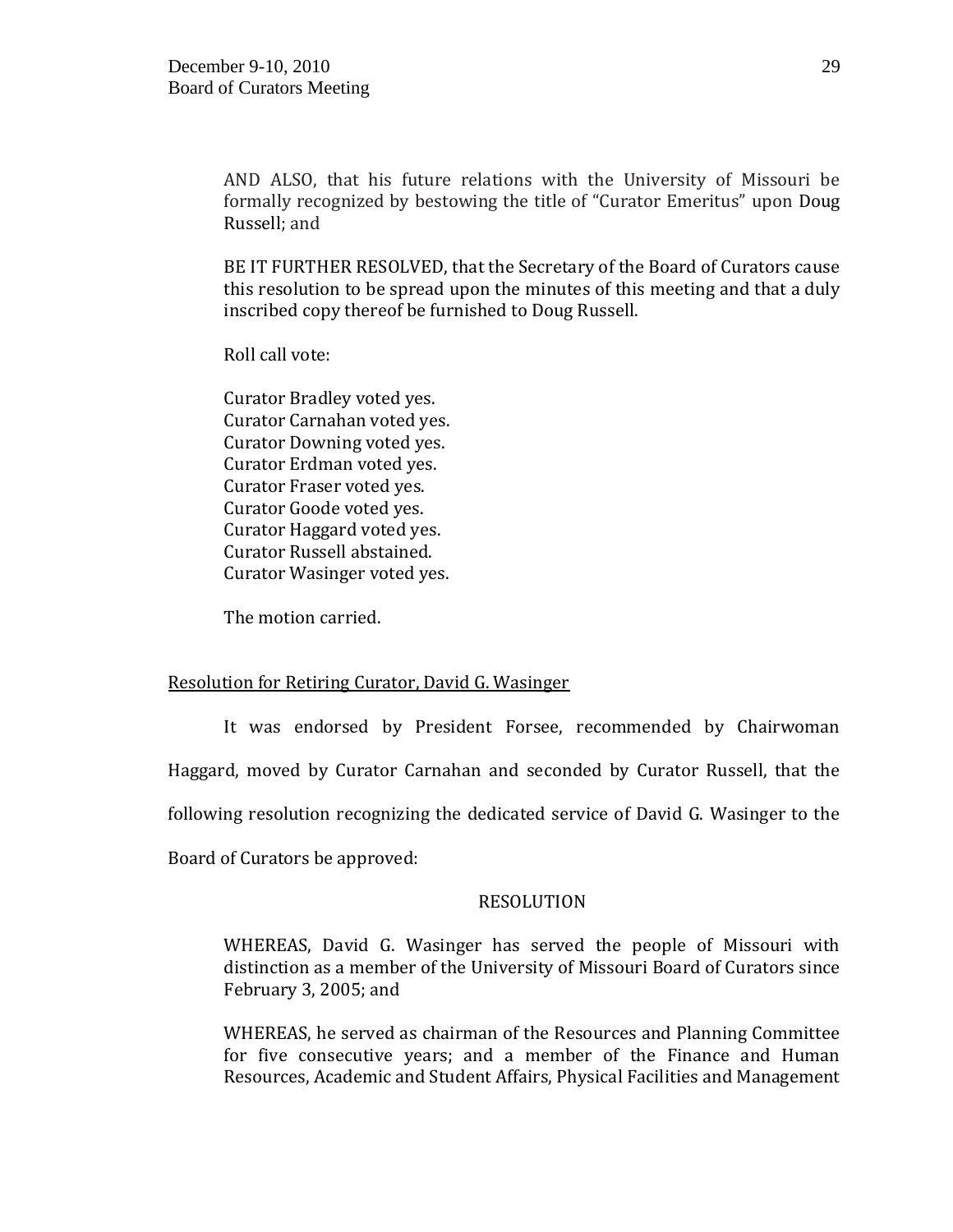Services, Compensation and Human Resources, and the Academic, Student and External Affairs committees; and

WHEREAS, as chairman of the Resources and Planning Committee, he was an advocate for transparency and accountability, resulting in the University of Missouri Accountability Measures implemented in 2009; and

WHEREAS, during his term on the board, Curator Wasinger was a tireless proponent of affordability, advocating for low or no increases in tuition and fees; and

WHEREAS, he was also an advocate for the responsible use of student activity fees on the system's four campuses; and

WHEREAS, Curator Wasinger supported a review of the UM System Retirement Plan to ensure its future stability during times of economic hardship; and

WHEREAS, as a member of the search committees for the president and general counsel, and serving during the appointment of the board secretary, Curator Wasinger contributed to the smooth transition of the new officers of the board and the 22nd president of the University of Missouri System; and

WHEREAS, he sacrificed countless business hours, in addition to many evenings and weekends with his wife, Colleen, and their two sons, Alex and Andrew, to attend board meetings and represent the curators at commencements and campus events:

NOW, THEREFORE, BE IT RESOLVED, that the Board of Curators, on behalf of the students, faculty, staff and alumni of the University of Missouri, and on behalf of the citizens of the state of Missouri, does hereby adopt this resolution in sincere appreciation of the dedicated and devoted leadership of David G. Wasinger;

AND ALSO, that his future relations with the University of Missouri be formally recognized by bestowing the title of "Curator Emeritus" upon David G. Wasinger; and

BE IT FURTHUR RESOLVED, that the Secretary of the Board of Curators cause this resolution to be spread upon the minutes of this meeting and that a duly inscribed copy thereof be furnished to David G. Wasinger.

Roll call vote: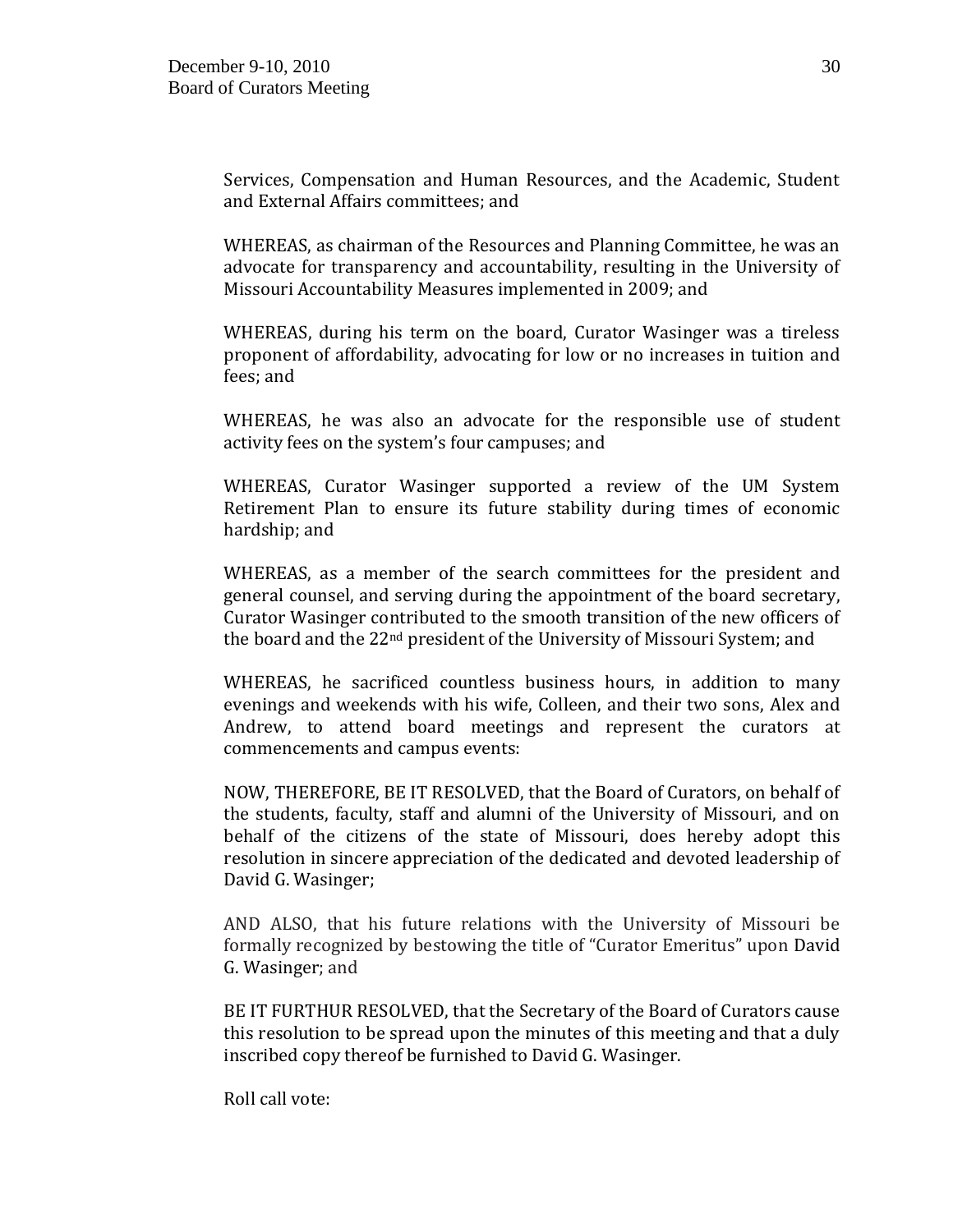Curator Bradley voted yes. Curator Carnahan voted yes. Curator Downing voted yes. Curator Erdman voted yes. Curator Fraser voted yes. Curator Goode voted yes. Curator Haggard voted yes. Curator Russell voted yes. Curator Wasinger abstained.

The motion carried.

#### Resolution for Outgoing Curator, Buford M. (Bo) Fraser

It was endorsed by President Forsee, recommended by Chairwoman

Haggard, moved by Curator Carnahan and seconded by Curator Wasinger, that the

following resolution recognizing the dedicated service of Buford M. (Bo) Fraser to

the Board of Curators be approved:

#### RESOLUTION

 WHEREAS, Buford M. (Bo) Fraser, has announced his intention to resign from the Board of Curators and has served the people of Missouri with distinction as a member of the University of Missouri Board of Curators since January 1, 2007; and

WHEREAS, during his term, Curator Fraser served as Vice Chairman of the Board from January 1, 2008, through December 31, 2008, and as Chairman of the Board from January 1, 2009, through December 31, 2009; and

WHEREAS, Curator Fraser also served on the Compensation and Human Resources, Finance, and Audit Committees; as Chairman of the Academic, Student and External Affairs Committee; the Governance Committee and the Executive Committee; and

WHEREAS, while on the Board, Curator Fraser worked passionately to advance the University's mission of research and economic development,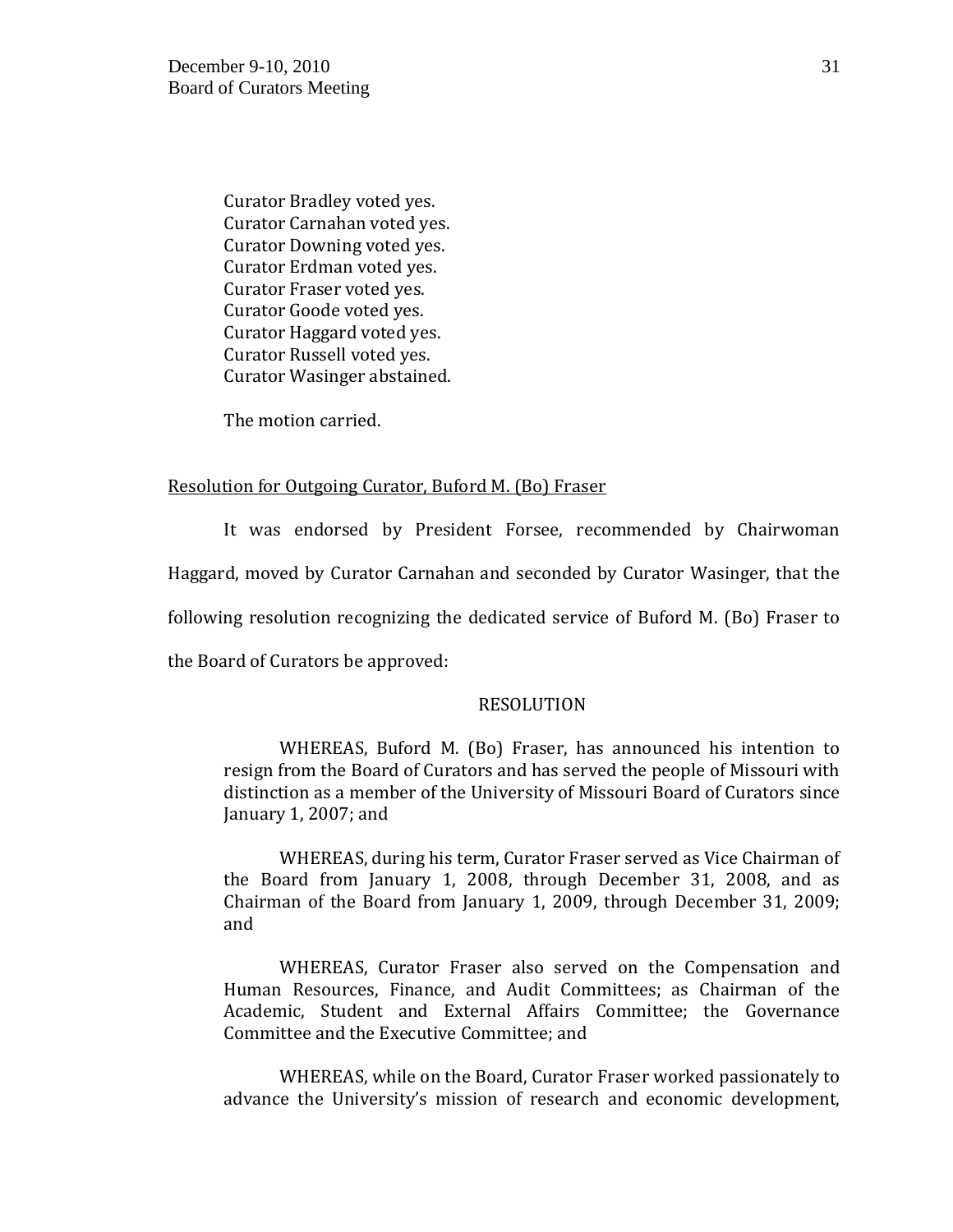was a strong advocate for identifying funding for construction and renovation of academic buildings, and encouraged streamlining the university's selection process for investment managers; and

WHEREAS, through diligent study and attention, Curator Fraser came to appreciate the unique and complicated financial structure of the university; and

WHEREAS, Curator Fraser served on the Presidential Search committee, and during his term saw the university through the smooth transition of a new general counsel, board secretary, and the  $22<sup>nd</sup>$  president of the University of Missouri System; and

WHEREAS, Curator Fraser led the initiative to close the salary gap between UM faculty and staff and their peers, and continued to advocate for fulfillment of that initiative; and with a focus on the importance of employee development and job satisfaction, encouraged Board approval of a new policy requiring an annual performance appraisal of all administrative, service and support, benefit-eligible employees; and

WHEREAS, Curator Fraser, dedicated countless hours of service and unquantifiable support to the four campuses and their unique missions, never forgoing the opportunity to speak to the importance of higher education. And during which time, his wife, Terry, generously and graciously shared Bo and the first years of their retirement with the university:

NOW, THEREFORE, BE IT RESOLVED, that the Board of Curators, on behalf of the students, faculty, staff and alumni of the University of Missouri, and on behalf of the citizens of the state of Missouri, does hereby adopt this resolution in sincere appreciation of the dedicated and devoted leadership of Buford M. (Bo) Fraser;

AND ALSO, that his future relations with the University of Missouri be formally recognized by bestowing the title of "Curator Emeritus" upon Bo Fraser; and

BE IT FURTHER RESOLVED, that the Secretary of the Board of Curators cause this resolution to be spread upon the minutes of this meeting and that a duly inscribed copy thereof be furnished to Curator Buford M. (Bo) Fraser.

Roll call vote: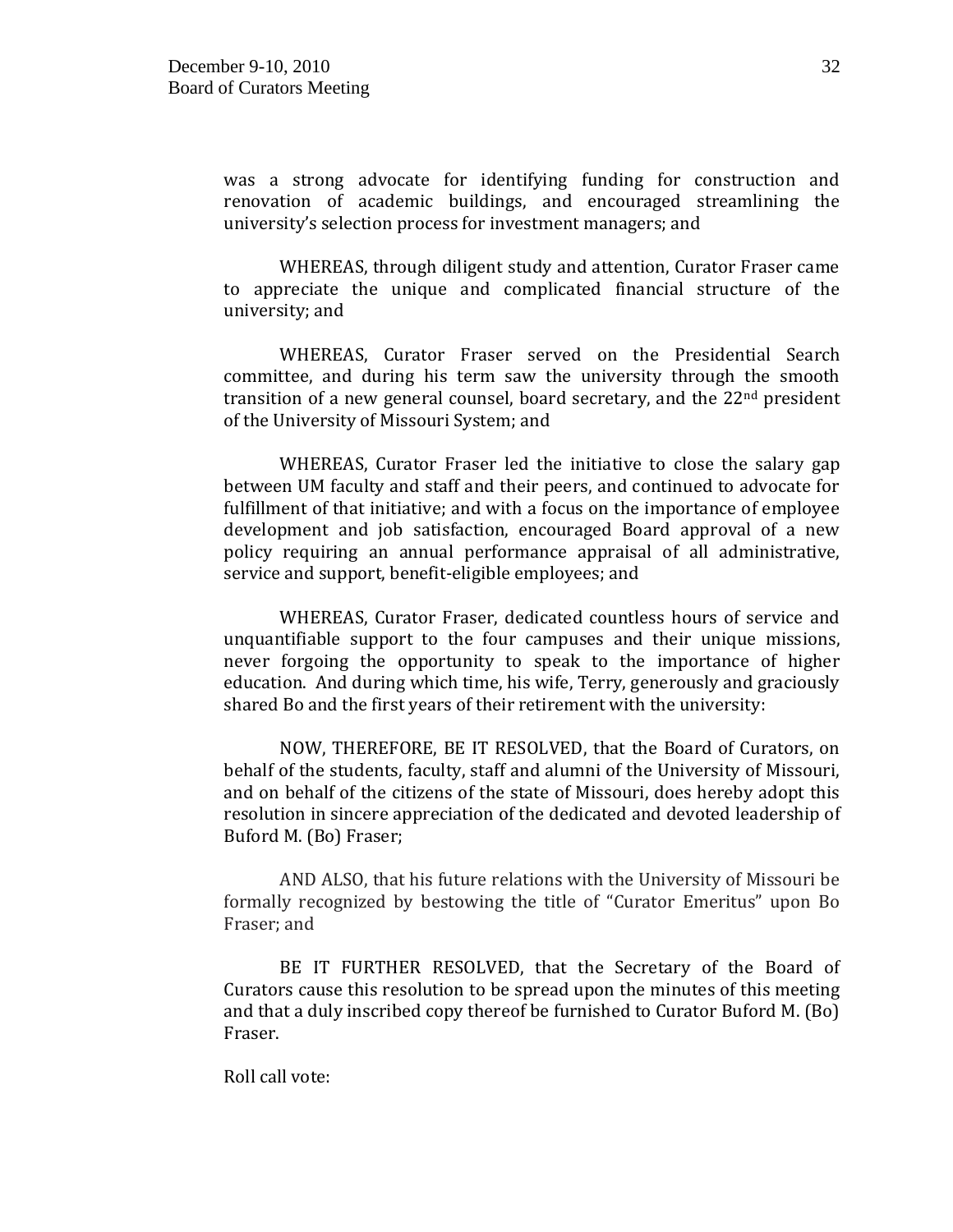Curator Bradley voted yes. Curator Carnahan voted yes. Curator Downing voted yes. Curator Erdman voted yes. Curator Fraser abstained. Curator Goode voted yes. Curator Haggard voted yes. Curator Russell voted yes. Curator Wasinger voted yes.

The motion carried.

#### Election of Board of Curators Chairperson, 2011

Upon the motion of Curator Bradley, Curator Erdman was nominated to

serve as Chairperson of the Board of Curators for the term January 1, 2011, through

December 31, 2011. The nomination was seconded by Curator Carnahan.

Roll call vote:

Curator Bradley voted yes. Curator Carnahan voted yes. Curator Downing voted yes. Curator Erdman abstained. Curator Fraser voted yes. Curator Goode voted yes. Curator Haggard voted yes. Curator Russell voted yes. Curator Wasinger voted yes.

The motion carried.

### Election of Board of Curators Vice Chairperson, 2011

Upon the motion of Curator Goode, Curator Bradley was nominated to serve as Vice Chairman of the Board of Curators for the term January 1, 2011, through December 31, 2011. The nomination was seconded by Curator Downing.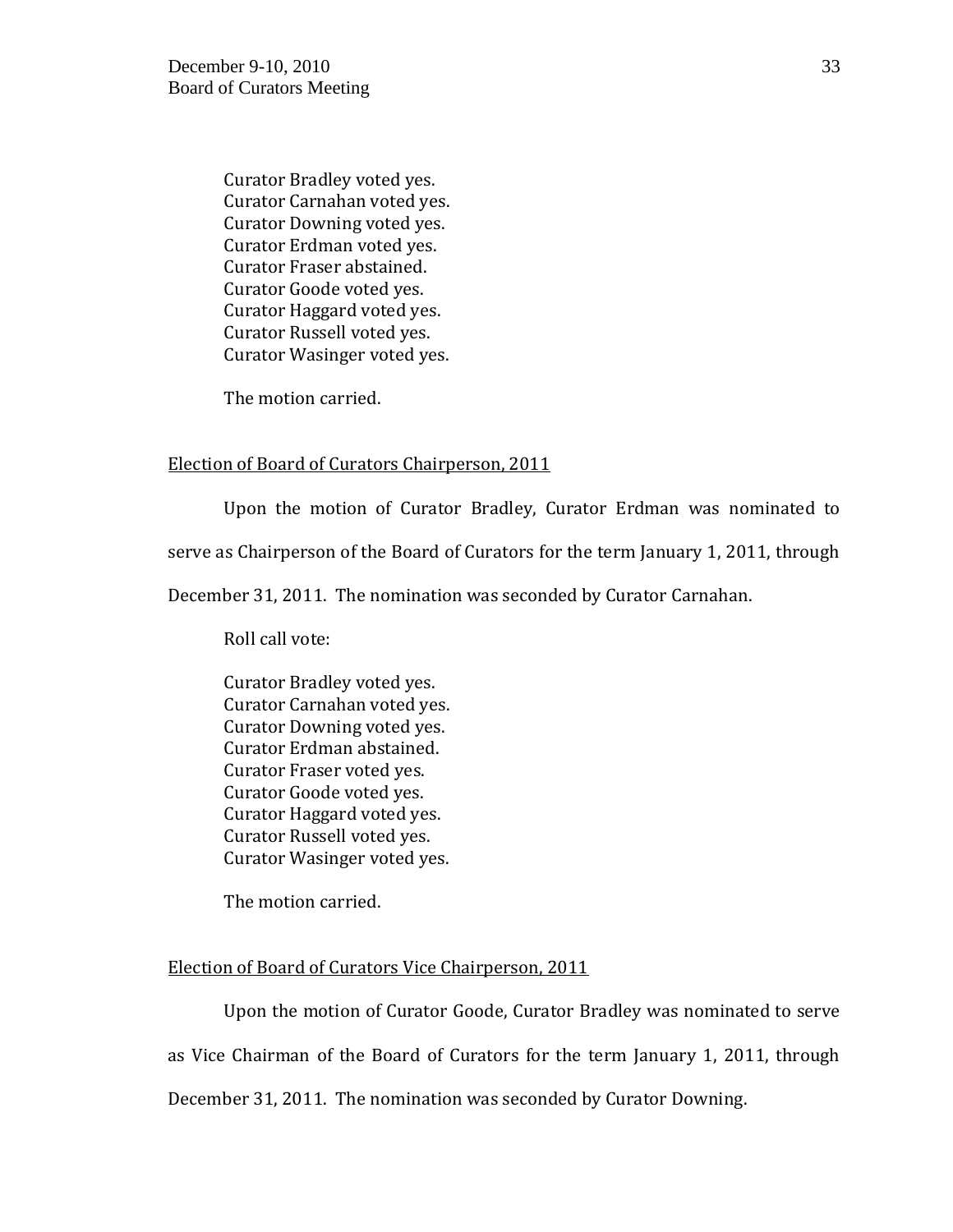Roll call vote:

Curator Bradley abstained. Curator Carnahan voted yes. Curator Downing voted yes. Curator Erdman voted yes. Curator Fraser voted yes. Curator Goode voted yes. Curator Haggard voted yes. Curator Russell voted yes. Curator Wasinger voted yes.

The motion carried.

# Board Officer Transition

Chairman-Elect Erdman presented Chairwoman Haggard with an engraved plaque in recognition of her service as 2010 board chair.

Chairwoman Haggard presented Chairman-Elect Erdman with The University of Missouri, A Centennial History, a book by Jonas Viles. (Curator Lichtenegger began this tradition when he served as chairman of the board.) Acceptance remarks were made by Curator Erdman.

### Resolution to Adjourn

It was moved by Curator Downing and seconded by Curator Fraser, that the

meeting of the Board of Curators, December 9-10, 2010, shall be adjourned.

Roll call vote:

Curator Bradley voted yes. Curator Carnahan voted yes. Curator Downing voted yes. Curator Erdman voted yes. Curator Fraser voted yes. Curator Goode voted yes. Curator Haggard voted yes. Curator Russell voted yes. Curator Wasinger voted yes.